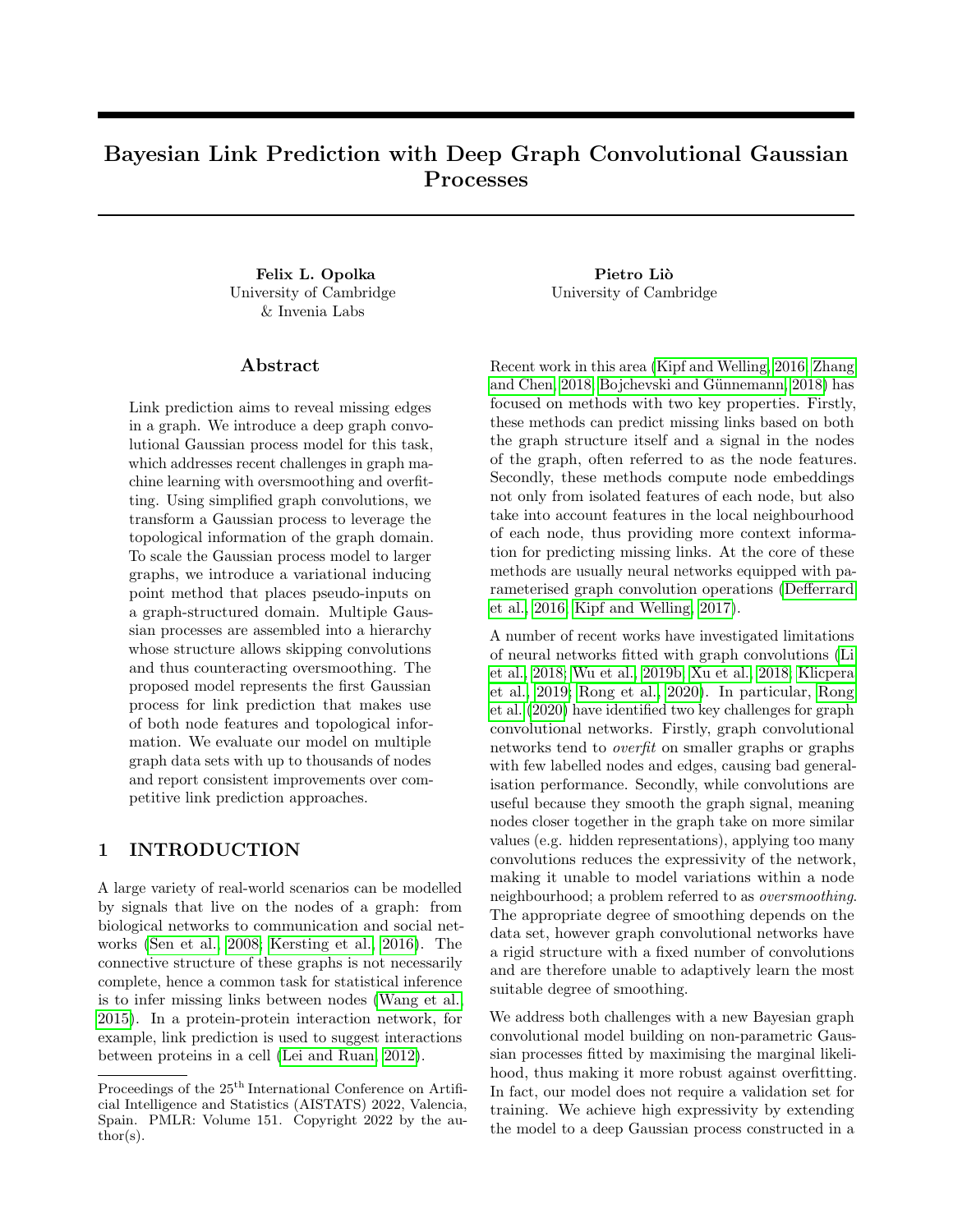<span id="page-1-0"></span>

Figure 1: Visualisation of the derivation of the deep graph convolutional Gaussian process model. We start with a regular Gaussian process  $f(a)$  operating solely on the node features that is oblivious to the graph structure. Each node feature is treated as an observation on the Euclidean domain  $\mathbb{R}^D$ . This Gaussian process is transformed using graph convolutions to yield a graph convolutional Gaussian process  $g$  over the nodes  $V$  of the graph (b). Finally, a series of such graph convolutional Gaussian processes yields a graph convolutional Gaussian process r over edges (c). Function values in (b) and (c) are expressed through the size of the nodes and the thickness of the links respectively. Confidence intervals are sketched in lighter colours. A hierarchy of Gaussian processes from (b) and (c) can be combined to form a deep Gaussian process for link prediction (d).  $K = 0, 1, 2$  indicates the number of convolutions this particular Node-GP or Link-GP applies to the incoming signal.

way such that the size of the pre-domain of the convolution operation is a property orthogonal to the number of layers of the deep Gaussian process model. This allows independently adjusting the degree of smoothing and the model expressivity. We further introduce hyperparameters that control the degree of smoothing, which are learned directly from the data set using type II maximum likelihood maximisation. Recent results suggest link prediction tasks can benefit particularly from modelling multi-hop neighbourhoods [\(Yue](#page-10-5) [et al., 2019\)](#page-10-5), making them particularly prone to oversmoothing. Link prediction is therefore the main focus of this work. Furthermore, many link prediction applications can naturally make use of the confidence estimates output by our Gaussian process model. In the aforementioned example of protein-protein interaction prediction, the predictive uncertainty can be used to prioritise which interactions to practically confirm in a wet-lab experiment.

We derive the deep graph convolutional Gaussian process for link prediction in three steps. In Section [4.1,](#page-3-0) we define a graph convolutional Gaussian process model over the nodes of a graph, referred to as Node-GP, by transforming a Gaussian process defined on the Euclidean domain with graph convolutions. It can be trained to automatically fit the neighbourhood size of the graph convolutions to the input graph. In Section [4.2,](#page-4-0) we further adapt the resulting model over nodes to a Gaussian process over pairs of nodes, thus suitable for link prediction. We refer to this model as Link-GP. We suggest a variational inducing point method for link prediction that works by placing inducing points on the nodes of an inducing graph. Finally, in Section [4.3,](#page-5-0) we assemble multiple instances of Nodeand Link-GPs into a deep hierarchy. Each layer performs convolutions with different neighbourhood sizes, effectively de-coupling model expressivity and the degree of smoothing and thus preventing oversmoothing. In Section [5,](#page-6-0) we evaluate our model on six benchmark data sets with up to thousands of nodes and edges, often strongly outperforming neural network-based models. We also assess the quality of the uncertainty estimates as well as the data-efficiency of the model.

## 2 Background

#### 2.1 Single-layer Gaussian Processes

A Gaussian process [\(Rasmussen and Williams, 2005\)](#page-9-7) models functions as samples from an infinite dimensional multivariate normal distribution. The shape of the functions are determined by the mean and covariance (or kernel) function of the process. When modelling observed data  $\mathcal{D} = (\mathbf{X}, \mathbf{y})$  with input data  $\text{matrix } \mathbf{X} = [\mathbf{x}_1, \dots, \mathbf{x}_N]^\top, \, \mathbf{x}_i \in \mathcal{X} \text{ and labels } \mathbf{y} \in \mathbb{R}^N$ via Bayesian inference, we can use a Gaussian process as the prior distribution over the latent function:

$$
f(\mathbf{x}) \sim \mathcal{GP}(m(\mathbf{x}), k_{\theta}(\mathbf{x}, \mathbf{x}')), \qquad (1)
$$

where  $m : \mathcal{X} \to \mathbb{R}$  and  $k_{\theta} : \mathcal{X} \times \mathcal{X} \to \mathbb{R}$  denote the mean and covariance function respectively. The covariance function  $k_{\theta}$  is commonly parameterised by a set of hyperparameters  $\theta$ .

When combined with a Gaussian likelihood  $p(y_n|\mathbf{f}_n)$  for each observation  $n = 1, ..., N$ , the posterior  $p(\mathbf{f}|\mathbf{y}, \mathbf{X})$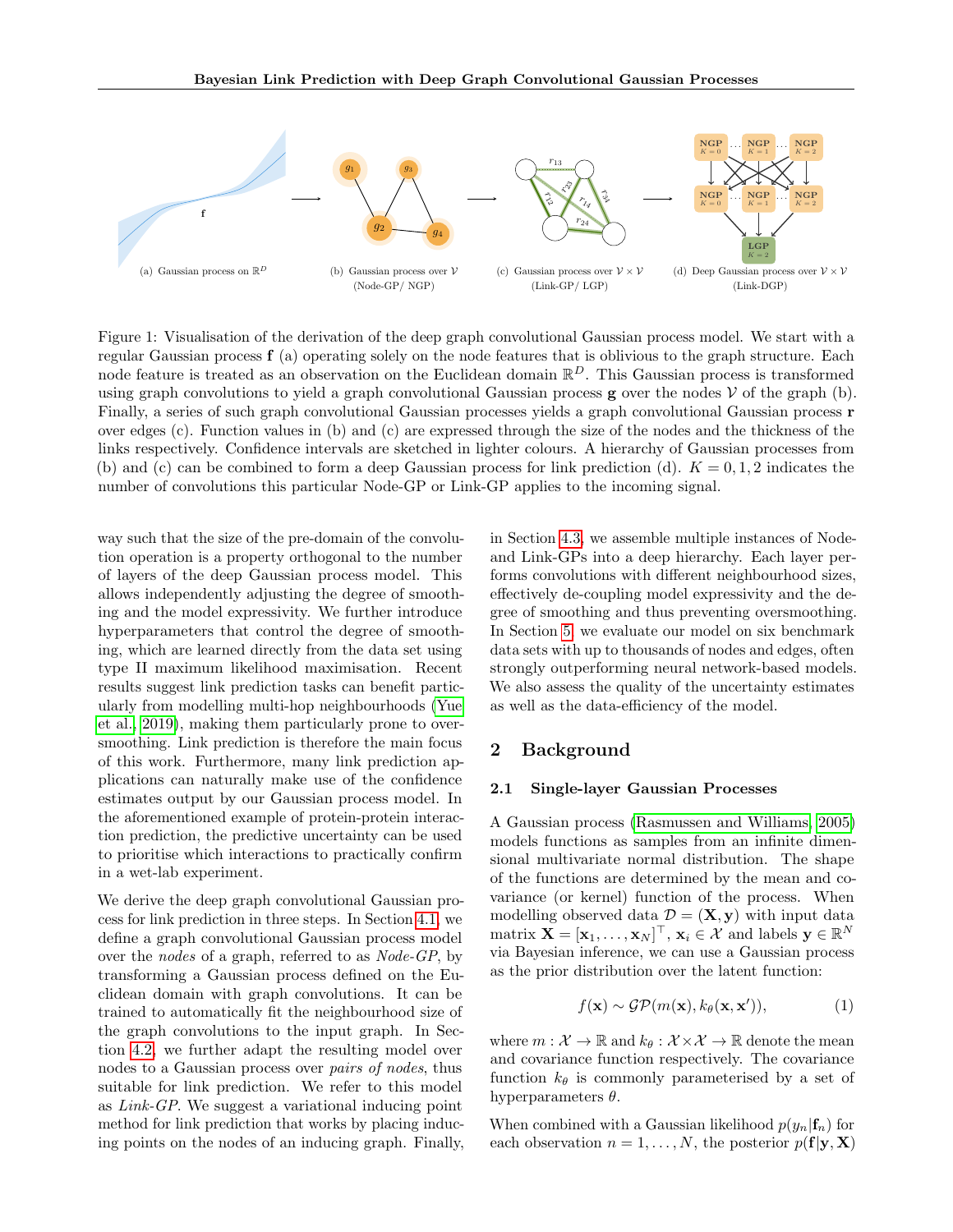is also Gaussian. Predictions for new data points can then be made in a fully Bayesian fashion by marginalising out the latent function  $f(\mathbf{x})$ . Furthermore, the marginal likelihood  $p(y)$  has a closed form solution and can thus be used to optimise the kernel hyperparameters  $\theta$ , usually via gradient-based optimisation. For our purposes, we set  $\mathcal{X} = \mathbb{R}^D$ , hence  $\mathbf{X} \in \mathbb{R}^{N \times D}$ .

This formulation of Gaussian processes is limited in two ways. Firstly, when the likelihood is not Gaussian, as is the case for link prediction, neither the posterior distribution nor the marginal likelihood have a closed-form solution. Secondly, inference with a Gaussian process requires the inversion of an  $N \times N$  matrix, which has complexity  $\mathcal{O}(N^3)$  and is thus infeasible for large data sets. Following [Hensman et al.](#page-9-8) [\(2015\)](#page-9-8), both problems are commonly addressed by approximating the intractable posterior with a variational posterior distribution evaluated at a small set of pseudo-inputs  $\mathbf{Z} = [\mathbf{z}_1, \dots, \mathbf{z}_M]^\top$ , with  $\mathbf{z}_i \in \mathcal{X}$  and  $M \ll N$ . The function values  $\mathbf{u} = [f(\mathbf{z}_1), \dots, f(\mathbf{z}_M)]^\top$ at these inputs are referred to as inducing points and are assumed to follow the same Gaussian process prior distribution as the original outputs, which means that  $p(\mathbf{u}) = \mathcal{N}(\mathbf{m}_z, \mathbf{K}_{zz})$ , where  $[\mathbf{m}_z]_i = m(\mathbf{z}_i)$ and  $[\mathbf{K}_{\mathbf{z}\mathbf{z}}]_{ij} = k_{\theta}(\mathbf{z}_i, \mathbf{z}_j)$ . Inference for a new input  $\mathbf{x}^*$ is now performed using the sparse Gaussian process over the inducing points:

 $f(\mathbf{x}^*)|\mathbf{u} \sim \mathcal{GP}(\mathbf{k}_{\mathbf{z}\mathbf{x}^*}^\top \mathbf{K}_{\mathbf{z}\mathbf{z}}^{-1}\mathbf{u}, k_\theta(\mathbf{x}^*, \mathbf{x}^*) - \mathbf{k}_{\mathbf{z}\mathbf{x}^*}^\top \mathbf{K}_{\mathbf{z}\mathbf{z}}^{-1}\mathbf{k}_{\mathbf{z}\mathbf{x}^*}),$ where  $\mathbf{k}_{\mathbf{z}\mathbf{x}^*} = [k_\theta(\mathbf{z}_1, \mathbf{x}^*), \dots, k_\theta(\mathbf{z}_M, \mathbf{x}^*)]$  and we use  $m(\mathbf{x}) = 0.$ 

The variational distribution is chosen to be a multivariate Gaussian distribution  $q(\mathbf{u}) = \mathcal{N}(\mathbf{m}, \mathbf{S})$ . The pseudo-inputs Z, as well as m and S are variational parameters, which are optimised jointly with the kernel hyperparameters  $\theta$  by maximizing the Evidence Lower Bound (ELBO) objective:

$$
\mathcal{L}(\theta, \mathbf{Z}, \mathbf{m}, \mathbf{S}) = \sum_{n=1}^{N} \mathbb{E}_{q(f(\mathbf{x}_n))} [\log p(y_n | f(\mathbf{x}_n))]
$$

$$
- \mathrm{KL}[q(\mathbf{u}) \parallel p(\mathbf{u})]. \tag{2}
$$

The shape of this objective enables optimisation via stochastic gradient descent, which reduces the memory complexity of an individual update step, thus allowing us to train on larger data sets.

#### <span id="page-2-0"></span>2.2 Deep Gaussian Processes

The expressiveness of a single-layer Gaussian process is constrained by its only kernel function. To overcome this limitation, [Damianou and Lawrence](#page-8-2) [\(2013\)](#page-8-2) proposed a deep Gaussian process model, which defines a hierarchy of L layers, where each layer consists of a prespecified number of Gaussian processes, reminiscent of the units in a neural network layer. The outputs of processes in one layer act as inputs to the processes of the next layer. The final layer consists of as many Gaussian processes as there are outputs. Pseudo-inputs and inducing points [\(Hensman et al., 2013\)](#page-9-9) are used in each layer to scale the model to large data sets.

The joint density of outputs  $\mathbf{Y} \in \mathbb{R}^{N \times O}$ , the intermediate latent function values  $\mathbf{F}^{l}$ , and the inducing points  $\mathbf{U}^l$  is

$$
p(\mathbf{Y}, {\{\mathbf{F}^{l}, \mathbf{U}^{l}\}_{l=1}^{L}}) = \prod_{i=1}^{N} p(\mathbf{y}_{i} | \mathbf{f}_{i}^{L}) \prod_{l=1}^{L} p(\mathbf{F}^{l} | \mathbf{U}^{l}, \mathbf{F}^{l-1}, \mathbf{Z}^{l-1}) p(\mathbf{U}^{l}, \mathbf{Z}^{l-1})
$$

with pseudo-inputs  ${\mathbf Z}^l\}_{l=1}^L$  and  ${\mathbf F}^0 = {\mathbf X}$ . Noise between layers is absorbed into the kernel.

#### 2.3 Graph Convolutions

Graph convolutions are the result of an effort to generalise the parameterised convolution operations for images [\(LeCun et al., 1999\)](#page-9-10) to the domain of general graphs [\(Bruna et al., 2014\)](#page-8-3). The graph convolution is applied to an input signal  $\mathbf{x} \in \mathbb{R}^N$  lying on the domain of a graph  $\mathcal G$  with  $N$  nodes and adjacency matrix  $\mathbf{A} \in \mathbb{R}^{N \times N}$  (without self-loops). The convolution operator is formulated as a multiplication of the filter with the input signal mapped to the spectral domain via the Fourier transform. Analogously to the Fourier transform on the Euclidean domain, the graph Fourier transform is defined as the decomposition of a signal into the eigenfunctions of the Laplace operator. On the graph domain, this operator is given by the Laplace matrix  $\mathbf{L} = \mathbf{A} - \mathbf{D}$ , where  $\mathbf{D} \in \mathbb{R}^{N \times N}$  is the diagonal degree matrix with  $D_{ii} = \sum_{j=1}^{N} A_{ij}$ . To localise the convolution operation, the filter is commonly parameterised with polynomials in the spectral domain [\(Defferrard](#page-8-1) [et al., 2016\)](#page-8-1). We will use a variant of the graph convolution operation to incorporate topological information into the Gaussian process model.

#### 3 RELATED WORK

Our work is closely related to the two fields of Gaussian processes for graph-structured data and link prediction.

Gaussian processes for graph-structured data have previously been studied under the term relational learning. These methods have been applied to semisupervised classification of nodes in a graph, such as the relational Gaussian process [\(Chu et al., 2007\)](#page-8-4), the mixed graph Gaussian process [\(Silva et al., 2008\)](#page-10-6), or the label propagation algorithm [\(Zhu et al., 2003a,](#page-10-7)[b\)](#page-10-8). Inspired by graph neural networks, more recent work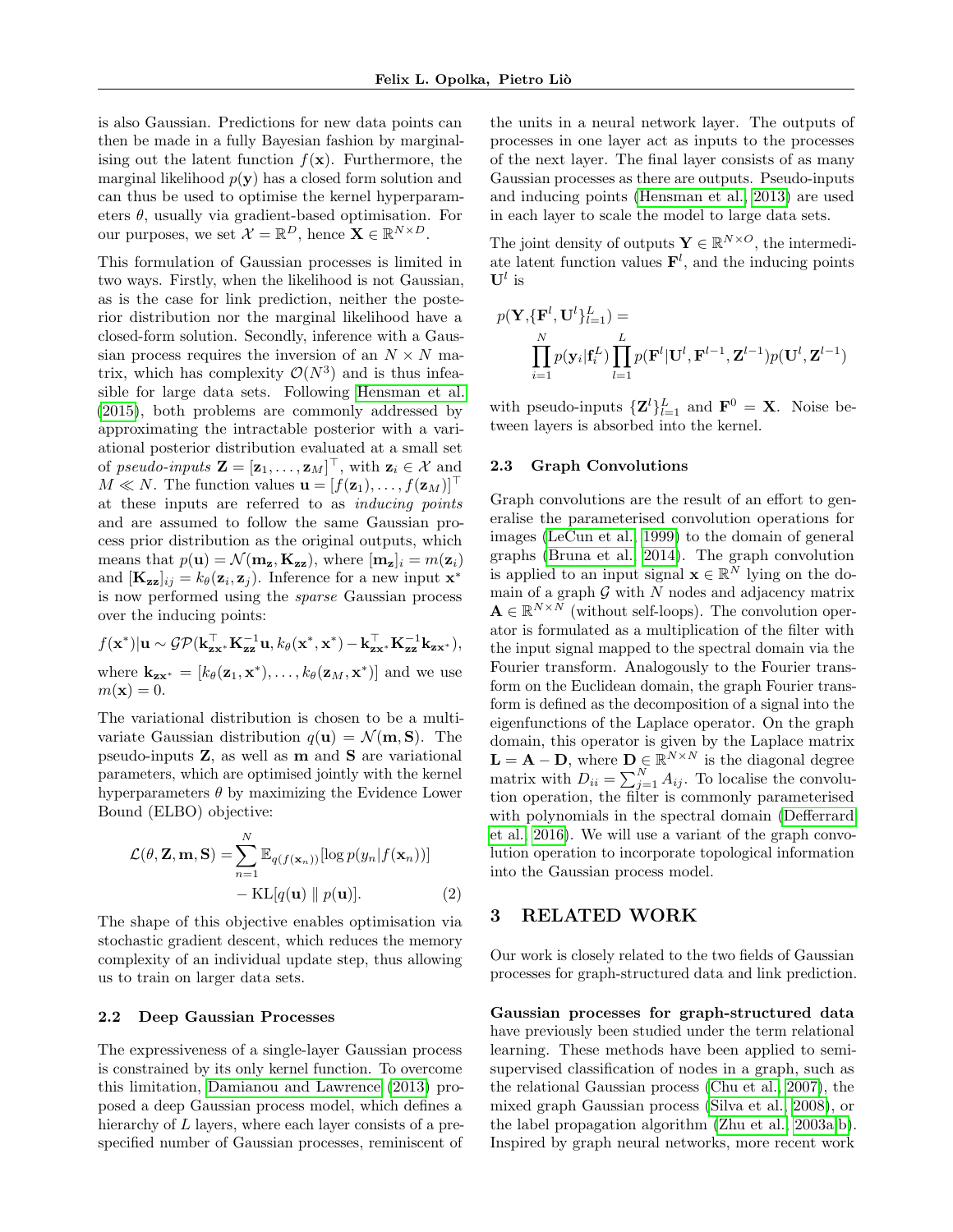has developed Gaussian process models that explicitly consider nodes together with node features in their local neighbourhood. The graph Gaussian process described by [Ng et al.](#page-9-11) [\(2018\)](#page-9-11) computes node representations by averaging the node features of the 1-hop neighbourhood and subsequently performing semi-supervised node classification. Unlike the graph convolutional Gaussian process proposed here, it only considers 1-hop node neighbourhoods, thus limiting the node neighbourhood information accessible to the model. Recently, Gaussian processes have also been used for predicting multioutput signals on graphs [\(Zhi et al., 2020;](#page-10-9) [Li et al.,](#page-9-12) [2020\)](#page-9-12). The graph convolutional Gaussian process introduced by [Walker and Glocker](#page-10-10) [\(2019\)](#page-10-10) employs graph convolutions to produce representations of patches in the graph and sums up these patches via an additive Gaussian process model. Unlike the models described so far, it is used for graph-level prediction such as image or mesh classification. Existing Gaussian process models for link prediction either do not include information from node neighbours [\(Yu and Chu, 2008\)](#page-10-11) or do not consider node attributes [\(Lloyd et al., 2012\)](#page-9-13), which may restrict their predictive performance.

Link prediction models A common class of link prediction methods are heuristic-based models, which compute a heuristic for node similarity and output it as the likelihood of a link, as explored systematically by [Zhang and Chen](#page-10-2) [\(2018\)](#page-10-2). Other methods focus on predicting links based on latent node features that are derived from the graph structure. These include matrix factorisation (MF) [\(Koren et al., 2009\)](#page-9-14), the stochastic block model (SBM) for link prediction [\(Airoldi et al.,](#page-8-5) [2008b\)](#page-8-5), and the spring-electrical model for link prediction [\(Kashinskaya et al., 2019\)](#page-9-15). More recent approaches such as DeepWalk [\(Perozzi et al., 2014\)](#page-9-16), LINE [\(Tang](#page-10-12) [et al., 2015\)](#page-10-12), and node2vec [\(Grover and Leskovec, 2016\)](#page-8-6) rely on random walks to produce node embeddings that encode latent features and pair-wise comparison of the embeddings to predict links. These approaches can also be cast as matrix factorisation [\(Qiu et al., 2018\)](#page-9-17). Naturally, matrix factorisation methods do not consider node features.

Another class of link prediction methods makes use of neural networks. The Weisfeiler-Lehman Neural Machine (WLNM) [\(Zhang and Chen, 2017\)](#page-10-13) trains a fully-connected neural network on adjacency matrices. SEAL [\(Zhang and Chen, 2018\)](#page-10-2) employs graphneural networks in a non-probabilistic setting. The network operates on node features and hand-crafted node labels that indicate a node's role in its neighbourhood. Most similar to our model, the graph variational auto-encoder by [Kipf and Welling](#page-9-2) [\(2016\)](#page-9-2) combines probabilistic modelling and graph convolutions, thus also considering neighbourhood information. It uses a graph neural network [\(Kipf and Welling, 2017\)](#page-9-3) as the encoder and a dot product decoder. Newer variants have been suggested more recently [\(Davidson et al.,](#page-8-7) [2018;](#page-8-7) [Hasanzadeh et al., 2019\)](#page-9-18). The graph2gauss model by Bojchevski and Günnemann [\(2018\)](#page-8-0) embeds nodes as Gaussian distributions output by a graph convolutional network. The embedding training ensures that the distance between embeddings reflects the geodesic distance of nodes on the graph.

The Gaussian process model proposed in the following sections exhibits many of the individual strong points of existing models. It considers both graph structure and node features and incorporates local neighbourhood information when inferring missing links. Moreover, the Bayesian inference framework provides us with a principled way of obtaining uncertainty estimates for our predictions.

### 4 METHODOLOGY

We introduce the deep graph convolutional Gaussian process for link prediction (Link-DGP) in three steps. (1) We describe a single-layer Gaussian process for predictions over nodes (Node-GP). (2) Building on Node-GP, we introduce a single-layer Gaussian process for predictions over pairs of nodes (Link-GP), along with an effective inducing point method. (3) We use these two building blocks as Gaussian process units in the layers of the deep Gaussian process model.

#### <span id="page-3-0"></span>4.1 Gaussian process over nodes

We aim to define a Gaussian process kernel that is capable of seizing the inductive bias of the domain whose structure is given by an undirected graph  $\mathcal{G} =$  $(V, \mathcal{E})$  with a set of vertices  $V, |V| = N$ , and a set of edges  $\mathcal{E}, |\mathcal{E}| = E$ . The graph structure is equivalently described by the adjacency matrix A without self-loops, i.e. its diagonal entries are 0. Input data is given in form of a signal  $\mathbf{X} \in \mathbb{R}^{N \times D}$  living on said domain.

In a non-probabilistic setting, adaptation to the graph domain is commonly achieved by convolving the node features using graph convolutions, as suggested by [Kipf](#page-9-3) [and Welling](#page-9-3) [\(2017\)](#page-9-3). [Wu et al.](#page-10-14) [\(2019a\)](#page-10-14) propose a simplified form of the graph convolution

<span id="page-3-1"></span>
$$
\mathbf{g} = \tilde{\mathbf{S}}^K \mathbf{X} \mathbf{w} \tag{3}
$$

with weights  $\mathbf{w} \in \mathbb{R}^{D\times 1}$  and *convolution matrix*  $\tilde{\mathbf{S}} =$  $\tilde{\mathbf{D}}^{-\frac{1}{2}} \tilde{\mathbf{A}} \tilde{\mathbf{D}}^{-\frac{1}{2}}$ , which is raised to the  $K^{\text{th}}$  matrix power. Here,  $\tilde{\mathbf{A}} = \mathbf{A} + \mathbf{I}$  is the adjacency matrix with added self-loops and  $\tilde{\mathbf{D}}$  is the degree matrix of  $\tilde{\mathbf{A}}$ . Intuitively, multiplying with the convolution matrix computes hidden representations that are the weighted average of the features of a node and the features of its immediate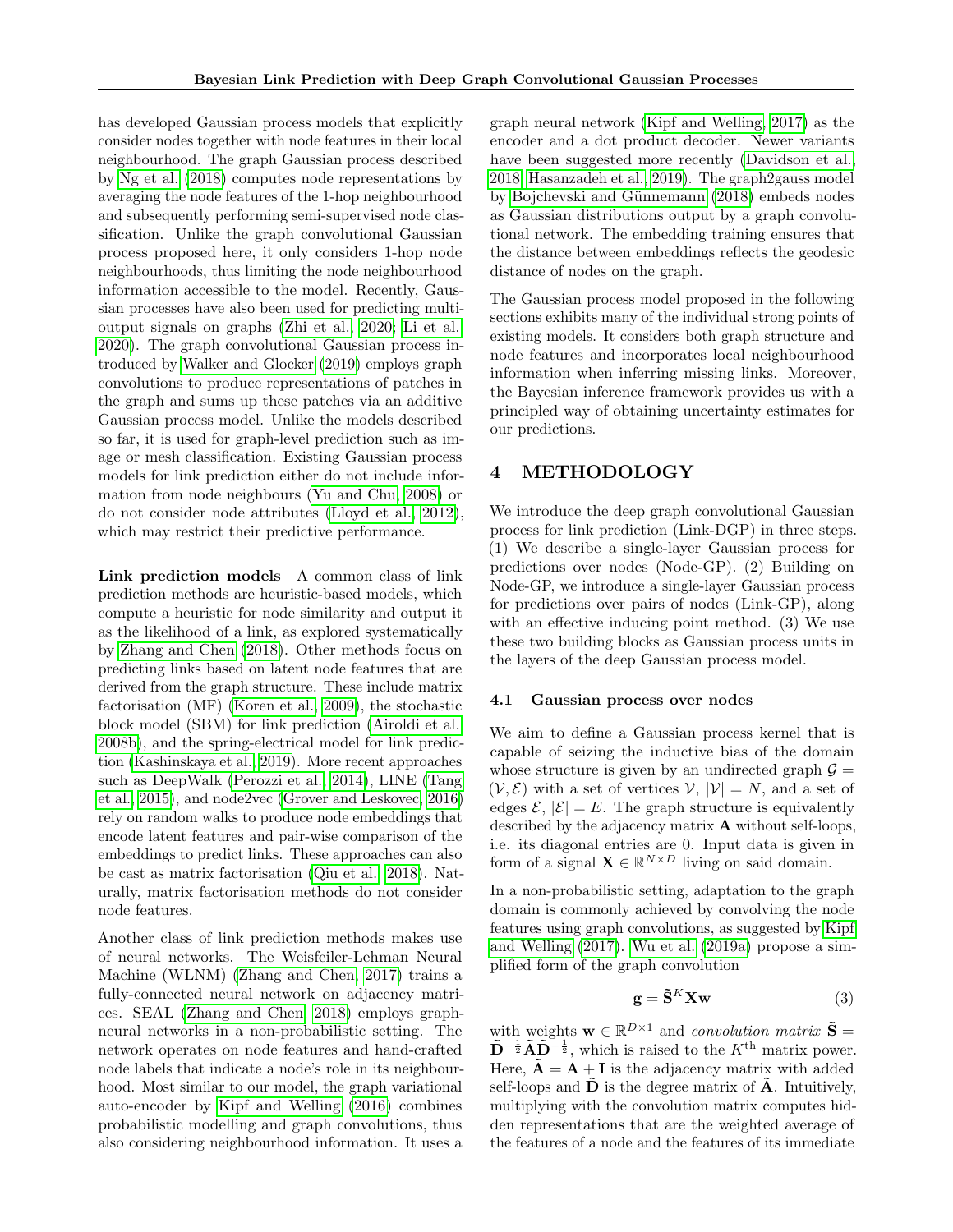neighbours. Consequently, applying the convolution matrix  $K$  times results in hidden representations computed from the K-hop neighbourhood.

The probabilistic equivalent of the convolution model in Equation [3](#page-3-1) can be obtained by placing a multivariate Gaussian prior on the weights w. Furthermore, we can transform the input signal using a feature map  $\phi_{\theta} : \mathbb{R}^D \to \mathcal{H}$  that maps inputs to a potentially infinitedimensional Hilbert space  $\mathcal H$  and is parameterised by a set of hyperparameters  $\theta$ . By subsequently marginalising the weights w, we obtain an equivalent formulation  $\mathbf{g} = \mathbf{\tilde{S}}^K \mathbf{f}$ , where  $\mathbf{f} \in \mathbb{R}^{N \times 1}$  is normally distributed with covariance matrix  $[\mathbf{K}]_{ij} = \langle \phi_{\theta}(\mathbf{x}_i), \phi_{\theta}(\mathbf{x}_j) \rangle_{\mathcal{H}}$  and we assume f has zero mean. The simplified graph convolution acts as a linear transformation on f, hence the distribution of the resulting signal  $g$  is also Gaussian:

$$
\mathbf{g} \sim \mathcal{N}\left(\mathbf{0}, (\mathbf{\tilde{S}}^K)\mathbf{K}(\mathbf{\tilde{S}}^K)^\top\right). \tag{4}
$$

Thus, g corresponds to a Gaussian process on the domain whose structure is given by the graph  $\mathcal{G}$ . The covariance matrix  $\bf{K}$  is computed by the node feature  $\text{kernel } k_{\theta} : \mathbb{R}^D \times \mathbb{R}^D \to \mathbb{R}.$ 

[Wu et al.](#page-10-14) [\(2019a\)](#page-10-14) have demonstrated that applying the convolution matrix  $\hat{\mathbf{S}}$  to a non-probabilistic linear model acts as a smoothing device on the input features, thus biasing the hidden representations to vary less within a neighbourhood. The larger the exponent  $K$  of the convolution matrix, the stronger the smoothing effect. We make a similar observation when convolving a stochastic process: higher exponents  $K$ lead to smoother functions being sampled from the Gaussian process prior. We study this in more detail in Appendix [A.](#page-11-0) In both cases, applying the convolution improves the inductive bias of the model under the assumption that labels within a node neighbourhood are more likely to be similar.

In practice, different tasks and data sets call for different degrees of smoothing. Whereas for graph neural networks, the number of convolutions has to be specified ahead of training, for the graph convolutional Gaussian process we can take advantage of type II maximum likelihood maximisation to select between the number of graph convolutions to be applied. We achieve this by smoothly interpolating in each convolution step between the convolution matrix  $\hat{\mathbf{S}}$  and the identity matrix. The  $k^{\text{th}}$  convolution matrix hence becomes  $\tilde{\mathbf{S}}_k = \lambda_k \tilde{\mathbf{S}} + (1 - \lambda_k)\mathbf{I}$ , where  $\lambda = [\lambda_1, \ldots, \lambda_K] \in [0, 1]^K$ are hyperparameters, subsequently referred to as the convolution weights, which control to what degree the convolutions should be applied. The final Gaussian process prior thus becomes

<span id="page-4-2"></span>
$$
\mathbf{g} \sim \mathcal{N}\left(\mathbf{0}, (\tilde{\mathbf{S}}_1 \cdots \tilde{\mathbf{S}}_K) \mathbf{K} (\tilde{\mathbf{S}}_1^\top \cdots \tilde{\mathbf{S}}_K^\top)\right). \tag{5}
$$

We refer to the model as *Node-GP* and visualise it in Figure [1](#page-1-0) (b).

#### <span id="page-4-0"></span>4.2 Gaussian process over pairs of nodes

The model described so far defines a Gaussian process over the nodes of the graph  $\mathcal{G}$ . In the following, we describe how to transform such a Gaussian process over nodes into a Gaussian process over node pairs to predict potential edges between them. We further introduce a variational inducing point approximation for the intractable posterior.

A Gaussian process model over edges of an undirected graph must operate on the domain of pairs of nodes such that it is invariant to the order of the nodes within the pair. Reminiscent of matrix factorisation, functions over node pairs can be modelled by a matrix product

<span id="page-4-1"></span>
$$
r(\mathbf{x}_i, \mathbf{x}_j) = L^{-\frac{1}{2}} \sum_{l=1}^{L} g_l(\mathbf{x}_i) g_l(\mathbf{x}_j) - L^{\frac{1}{2}} k(\mathbf{x}_i, \mathbf{x}_j), \quad (6)
$$

where  $\{g_l\}_{l=1}^L$  is a set of independent, identically distributed random variables with  $g_l(\mathbf{x}) \sim \mathcal{GP}(\mathbf{0}, k(\mathbf{x}, \mathbf{x}'))$ modelling functions over the nodes of the graph [\(Yu](#page-10-11) [and Chu, 2008\)](#page-10-11). In the limit of  $L \to \infty$ , r converges to a Gaussian process over node pairs:

$$
r(\mathbf{x}_i, \mathbf{x}_j) \sim \mathcal{GP}\left(\mathbf{0}, c\left((\mathbf{x}_i, \mathbf{x}_j), (\mathbf{x}'_i, \mathbf{x}'_j)\right)\right), \qquad (7)
$$

with kernel  $c((\mathbf{x}_i, \mathbf{x}_j),(\mathbf{x}'_i, \mathbf{x}'_j)) = k(\mathbf{x}_i, \mathbf{x}'_i)k(\mathbf{x}_j, \mathbf{x}'_j) +$  $k(\mathbf{x}_i, \mathbf{x}'_j) k(\mathbf{x}_j, \mathbf{x}'_i)$  according to [Yu and Chu](#page-10-11) [\(2008,](#page-10-11) Theorem 2.2). Crucially, the resulting Gaussian process has the desired property that its kernel  $c$  is invariant to the order of the nodes within a pair.

As we would like the link prediction Gaussian process to incorporate neighbourhood information in its predictions, we define the set of random variables  $\{g_l\}_{l=1}^L$  in Equation [6](#page-4-1) to follow the graph convolutional Gaussian process prior defined in Equation [5.](#page-4-2) This results in the final formulation of the Link-GP model:

$$
\mathbf{f}(\mathbf{x}) \sim \mathcal{GP}(\mathbf{0}, \mathbf{K})
$$
\n(8)

$$
\mathbf{g}(\mathbf{x}) \sim \mathcal{GP}(\mathbf{0}, \hat{\mathbf{K}} \equiv (\tilde{\mathbf{S}}_1 \cdots \tilde{\mathbf{S}}_K) \mathbf{K} (\tilde{\mathbf{S}}_1^\top \cdots \tilde{\mathbf{S}}_K^\top)) \qquad (9)
$$

<span id="page-4-3"></span>
$$
\mathbf{r}(\mathbf{x}_i, \mathbf{x}_j) \sim \mathcal{GP}(\mathbf{0}, \mathbf{C}),
$$
  
with 
$$
\mathbf{C}_{(i,j)(i',j')} = \hat{\mathbf{K}}_{ii'} \hat{\mathbf{K}}_{jj'} + \hat{\mathbf{K}}_{ij'} \hat{\mathbf{K}}_{ji'}.
$$
 (10)

As before,  ${\bf K}$  is computed using the node feature kernel  $k_{\theta}: \mathbb{R}^{D\times 1} \times \mathbb{R}^{D\times 1} \to \mathbb{R}$  on the input node features. We visualise the model in Figure [1](#page-1-0) (c).

Variational inducing point approximation Predicting potential links between node pairs boils down to a binary classification problem, which dictates a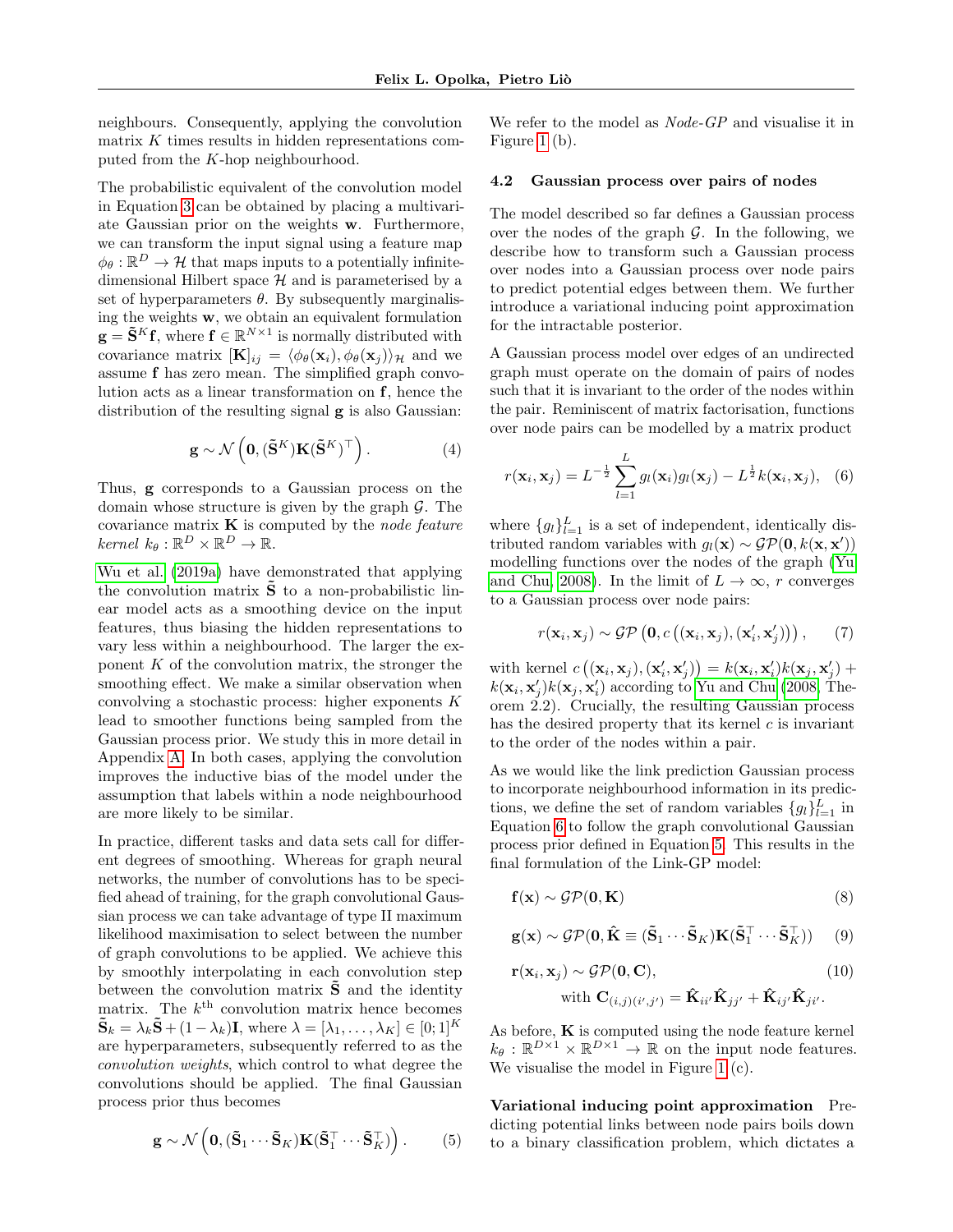Bernoulli likelihood. This leads to an intractable posterior distribution, which we will approximate with a variational distribution. We will also use a set of M inducing points to reduce the computational complexity of inference (see Section [4.3](#page-5-0) for a detailed discussion). However, naïvely placing a set of of  $M$  inducing points onto the signal domain  $\mathbb{R}^{D\times 1}$  fails because of the functional form of the kernel  $c$ , which is defined on the domain of node pairs. Hence, we require inducing edges that are represented by pairs of inducing points. We solve this problem by constructing an inducing *graph*  $\bar{\mathcal{G}} = (\bar{\mathcal{V}}, \bar{\mathcal{E}})$  with  $|\bar{\mathcal{V}}| = \bar{N}$  and  $|\bar{\mathcal{E}}| = \bar{E}$  and placing pseudo-inputs  $\mathbf{z}_i \in \mathbb{R}^{D \times 1}$  on each of the  $\overline{N}$  nodes in the inducing graph. Each pseudo-input represents a node feature on the inducing graph.

In our experiments, we obtain the inducing graph by sampling from an Erdős-Rényi model (Erdös and Rényi, [1959\)](#page-8-8) with  $\bar{E}$  edges. We note that the exact topology of the inducing graph is of little importance and we have found that altering the type of random graph model does not affect the predictive performance. Unlike the input data, no graph convolutions are applied to the inducing points, hence the inducing graph merely forms the domain on which the inducing points lie. It is the pseudo-inputs, i.e. the node features of the inducing graph, which are optimised such that the inducing edges are most informative for posterior inference of missing links in the input graph.

The pseudo-inputs  $z_i \in \mathbb{R}^{D \times 1}$  on the nodes of the inducing graph are placed onto the domain of f. As the real input points, unlike the pseudo-inputs, are subject to a graph convolution, we have to employ inter-domain inference (Lázaro-Gredilla and Figueiras-[Vidal, 2009;](#page-9-19) [van der Wilk et al., 2017\)](#page-10-15) for predicting missing links. The inter-domain covariance between a node pair  $(\mathbf{x}_i, \mathbf{x}_j)$  of the input graph and a node pair  $(\mathbf{z}_{i'}, \mathbf{z}_{j'})$  of the inducing graph is given by

$$
\mathbf{C}_{(i,j)(i',j')} = [(\tilde{\mathbf{S}}_1 \cdots \tilde{\mathbf{S}}_K) \mathbf{K}_{\mathbf{XZ}}]_{ii'} [(\tilde{\mathbf{S}}_1 \cdots \tilde{\mathbf{S}}_K) \mathbf{K}_{\mathbf{XZ}}]_{jj'} + [(\tilde{\mathbf{S}}_1 \cdots \tilde{\mathbf{S}}_K) \mathbf{K}_{\mathbf{XZ}}]_{jj'} [(\tilde{\mathbf{S}}_1 \cdots \tilde{\mathbf{S}}_K) \mathbf{K}_{\mathbf{XZ}}]_{ji'}.
$$
(11)

 $\mathbf{K}_{\mathbf{XZ}}$  is computed using the node feature kernel  $k_{\theta}$ :  $\mathbb{R}^{D\times 1}\times\mathbb{R}^{D\times 1}\to\mathbb{R}$  applied to node features of the input graph and the inducing graph.

#### <span id="page-5-0"></span>4.3 Deep graph convolutional Gaussian process

The model described by Equation [10](#page-4-3) can readily be used for link prediction tasks. However, higher model expressiveness can be achieved by deep Gaussian process models, thus more accurately capturing the mapping from node features and graph topology to linkage information. The two Gaussian process models introduced so far, the graph convolutional Gaussian process over nodes (Node-GP) from Equation [5](#page-4-2) and the graph convolutional Gaussian process over links (Link-GP) from Equation [10,](#page-4-3) will be used as units within the deep Gaussian process layers. For a deep Gaussian process with a total of L layers, we propose to use Node-GP units in the first  $L-1$  layers followed by a final layer consisting of a single Link-GP unit. The first  $L - 1$  layers are responsible for extracting node representations and the final layer derives from these a distribution over a pair of nodes. The hierarchy of the deep Gaussian process is visualised in Figure [1](#page-1-0) (d).

The posterior of the resulting deep Gaussian process is intractable due to the highly non-linear kernel functions and we thus resort to an approximation following the variational framework introduced by [Salimbeni and](#page-9-20) [Deisenroth](#page-9-20) [\(2017\)](#page-9-20). The variational posterior is chosen to be

$$
q(\mathbf{r}^{L}, \mathbf{U}^{L}, \{\mathbf{G}^{l}, \mathbf{U}^{l}\}_{l=1}^{L-1}) = p(\mathbf{r}^{L}|\mathbf{U}^{L}; \mathbf{G}^{L-1}, \mathbf{Z}^{L-1})
$$

$$
\cdot q(\mathbf{U}^{L}) \prod_{l=1}^{L-1} p(\mathbf{G}^{l}|\mathbf{U}^{l}; \mathbf{G}^{l-1}, \mathbf{Z}^{l-1}) q(\mathbf{U}^{l}) \qquad (12)
$$

with the Gaussian variational distribution  $q(\mathbf{U}^l)$  =  $\mathcal{N}(\mathbf{U}^l|\mathbf{m}^l,\mathbf{S}^l)$  evaluated at the pseudo-inputs of each layer. Crucially, the pseudo-inputs of the final layer are placed on the domain of an inducing graph as described above. The inducing points can be marginalised to give the normal density  $q(\mathbf{r}^L, {\{\mathbf{G}^l\}}_{l=1}^{L-1})$ . A more detailed derivation of the variational approximation can be found in Appendix [G.](#page-15-0)

As for a single-layer Gaussian process, we can derive an evidence lower bound (ELBO) to jointly optimise the variational parameters  ${\mathbf Z}^l, {\mathbf m}^l, {\mathbf S}^l\}_{l=1}^L$  and the kernel hyperparameters  $\theta$ :

$$
\mathcal{L}(\theta, \{\mathbf{Z}^l, \mathbf{m}^l, \mathbf{S}^l\}_{l=1}^L) = \sum_{e_{ij} \in \mathcal{T}} \mathbb{E}_{q(r_{ij}^L)} \left[ \log p(y_{ij} | r_{ij}^L) \right]
$$

$$
- \sum_{l=1}^{L-1} \text{KL}[q(\mathbf{U}^l) \parallel p(\mathbf{U}^l; \mathbf{Z}^{l-1})]. \tag{13}
$$

Here,  $\mathcal T$  is the training set of node pairs and  $p(y_{ij} | r_{ij}^L)$  is a Bernoulli likelihood. The first expectation cannot be evaluated analytically, again because of the non-linear dependency between layers. However, the expectation can be approximated via Monte Carlo sampling by drawing samples from  $q(\mathbf{g}_i^L)$ , which can be implemented efficiently by drawing samples from a standard normal distribution and applying the reparameterisation trick [\(Rezende et al., 2014;](#page-9-21) [Kingma et al., 2015\)](#page-9-22) with the mean and variance of  $q(\mathbf{r}^L, {\{\mathbf{G}^l\}}_{l=1}^{L-1})$  in each layer, starting from the first and propagating the samples through the hierarchy. Due to its form, the ELBO lends itself well to maximisation using stochastic optimisation.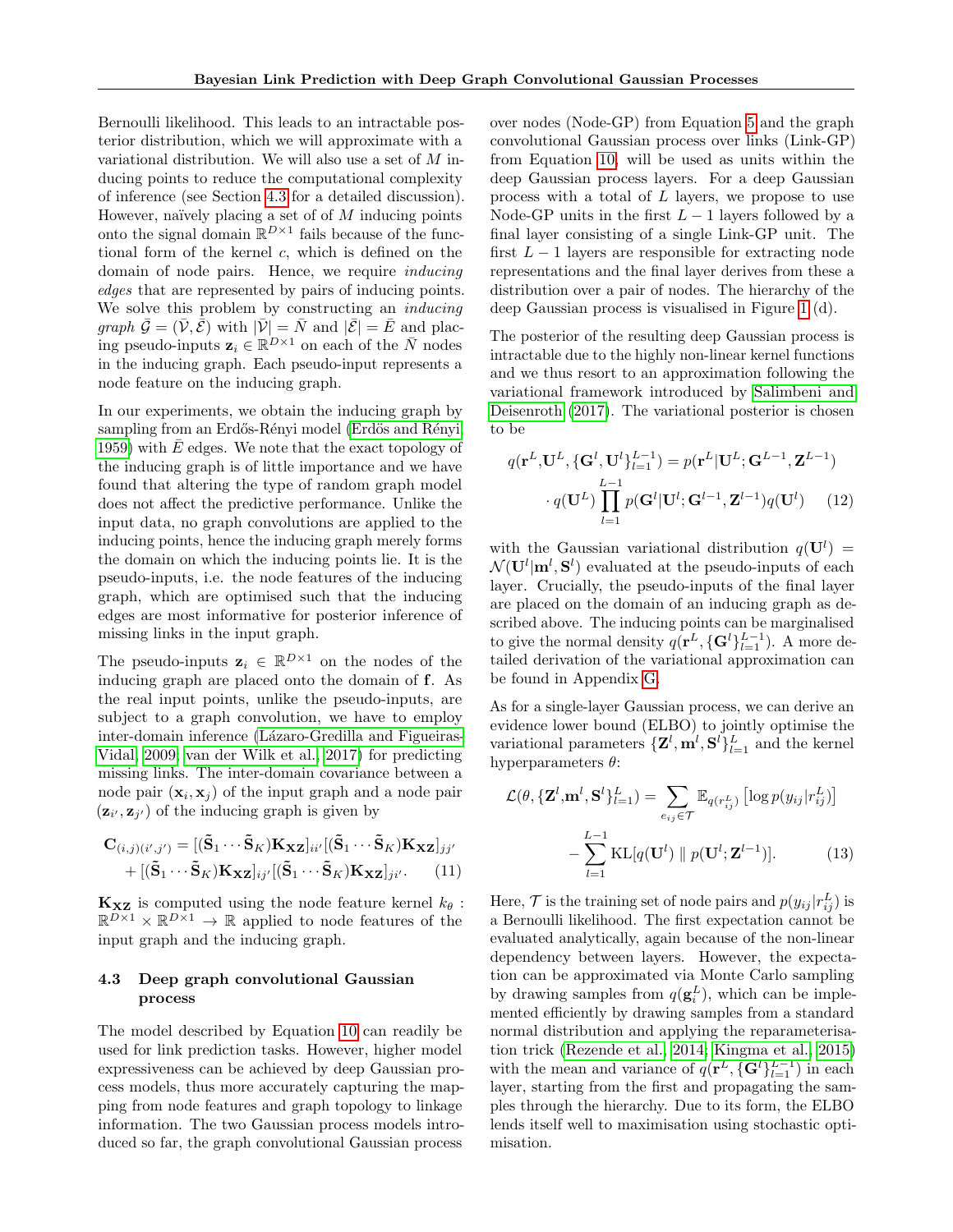Felix L. Opolka, Pietro Liò

<span id="page-6-1"></span>

| Metric | Data            | SC               | <b>SBM</b>       | GP               | <b>LAGP</b>      | GAE              | <b>VGAE</b>      | <b>SEAL</b>      | G2G              | Link-DGP         |
|--------|-----------------|------------------|------------------|------------------|------------------|------------------|------------------|------------------|------------------|------------------|
|        | <b>USAir</b>    | $74.22 + 3.11$   | $94.85 \pm 1.14$ | $79.45 \pm 3.29$ | $82.78 \pm 2.31$ | $90.26 \pm 1.41$ | $91.30 \pm 1.47$ | $96.62 + 0.72$   | $91.26 \pm 0.56$ | $97.37 + 0.62$   |
|        | Router          | $68.79 \pm 2.42$ | $85.65 \pm 1.93$ | $60.84 \pm 3.43$ | $61.45 \pm 3.80$ | $74.41 \pm 1.76$ | $75.84 \pm 2.69$ | $95.36 \pm 1.19$ | $73.30 \pm 2.77$ | $97.32 + 0.53$   |
|        | Power           | $91.78 \pm 0.61$ | $66.57 \pm 2.05$ | $83.80 \pm 1.15$ | $67.17 \pm 1.85$ | $75.28 \pm 3.06$ | $79.23 \pm 1.73$ | $76.88 \pm 0.75$ | $90.42 \pm 0.40$ | $97.72 + 0.70$   |
| AUC    | Yeast           | $93.25 \pm 0.40$ | $91.41 \pm 0.60$ | $81.30 \pm 1.14$ | $85.38 \pm 1.80$ | $93.07 \pm 0.94$ | $94.15 \pm 1.05$ | $97.89 \pm 0.24$ | $95.74 \pm 0.11$ | $98.02 + 0.33$   |
|        | Cora            | $84.60 \pm 0.01$ | $63.18 \pm 2.08$ | $57.33 \pm 1.78$ | $58.84 \pm 1.38$ | $91.00 \pm 0.02$ | $91.40 \pm 0.01$ | $92.76 \pm 0.36$ | $90.38 \pm 0.66$ | $98.09 + 0.25$   |
|        | <b>Citeseer</b> | $80.50 \pm 0.01$ | $58.64 \pm 2.93$ | $61.39 \pm 2.16$ | $51.28 \pm 3.43$ | $89.50 \pm 0.04$ | $90.80 \pm 0.02$ | $90.59 \pm 0.21$ | $92.26 \pm 0.50$ | $98.72 \pm 0.34$ |
|        | USAir           | $78.02 \pm 2.92$ | $95.08 \pm 1.10$ | $69.82 + 3.15$   | $84.02 \pm 2.10$ | $91.09 + 1.94$   | $92.43 + 1.75$   | $96.80 + 0.55$   | $91.08 \pm 0.84$ | $97.31 + 0.52$   |
|        | Router          | $73.53 \pm 1.47$ | $84.67 \pm 1.89$ | $58.17 \pm 3.50$ | $63.51 \pm 3.98$ | $81.42 \pm 1.76$ | $82.39 \pm 2.50$ | $95.32 + 1.47$   | $79.61 \pm 1.28$ | $96.85 + 0.51$   |
|        | Power           | $91.00 \pm 0.58$ | $65.48 \pm 1.85$ | $83.80 \pm 1.15$ | $67.45 \pm 1.63$ | $76.17 \pm 4.15$ | $81.78 \pm 2.00$ | $80.99 \pm 0.91$ | $92.42 \pm 0.40$ | $97.62 + 0.70$   |
| AP.    | Yeast           | $94.63 \pm 0.56$ | $92.73 \pm 0.44$ | $74.56 \pm 2.34$ | $86.12 \pm 1.76$ | $94.13 \pm 0.89$ | $95.07 \pm 0.86$ | $98.31 \pm 0.24$ | $96.51 \pm 0.17$ | $98.28 \pm 0.26$ |
|        | Cora            | $88.50 \pm 0.00$ | $64.32 \pm 1.65$ | $58.40 \pm 1.94$ | $60.86 \pm 1.52$ | $92.00 \pm 0.03$ | $92.60 \pm 0.10$ | $94.04 \pm 0.29$ | $91.99 \pm 0.62$ | $97.73 + 0.48$   |
|        | <b>Citeseer</b> | $80.50 \pm 0.01$ | $63.29 \pm 2.74$ | $64.64 \pm 3.37$ | $52.38 \pm 4.04$ | $89.90 \pm 0.05$ | $92.00 \pm 0.02$ | $92.61 \pm 0.15$ | $93.01 \pm 0.62$ | $98.16 \pm 0.67$ |

Table 1: Experimental results for the Link-DGP model compared to a number of baselines in terms of area under the ROC curve  $(AUC)$  and average precision  $(AP)$ . Results are reported with their standard deviation over 10 data splits and the highest mean in each row is highlighted in bold.

Skip-connections The oversmoothing problem in graph neural networks has demonstrated the importance of decoupling the expressivity of a model, usually specified by its number of layers, and the number of convolutions it applies to the graph signal [\(Xu et al.,](#page-10-4) [2018;](#page-10-4) [Fey, 2019\)](#page-8-9). This allows increasing the expressiveness of a model by increasing the number of layers without oversmoothing the signal due to an excessive number of convolutions. At the same time, applying stronger smoothing can be achieved without adding additional complexity in the form of another layer. In the deep graph convolutional Gaussian process model, we achieve this by allowing to skip convolutions in each layer. In each Node-GP layer, the Gaussian process units are split into  $K_{\text{max}} + 1$  groups with an equal number of units, where  $K_{\text{max}}$  is the maximum number of convolutions. A Node-GP in group  $k = 0, \ldots, K_{\text{max}}$ then performs exactly  $k$  convolutions. As a result, units in subsequent layers receive inputs with varying degrees of smoothing. We use automatic relevance determination (ARD) kernels in all layers, such that the model can learn to use outputs of Node-GP units with the most suitable degree of smoothing, thus effectively allowing the model to skip convolutions that restrict the expressiveness of the graph signal too much. As an extreme example and following the leftmost path in the hierarchy in Figure [1](#page-1-0) (d), a graph signal that has been subject to zero convolutions can reach the final Link-GP unit, which can then prioritise convolutions using the convolution weights (cf. Equation [5\)](#page-4-2).

Scalability Deep Gaussian process models can be computationally challenging as they require inverting and multiplying large matrices. Using sparse Gaussian processes in each layer and a variational approximation, as described in Sections [2.2](#page-2-0) and [4.2](#page-4-0) reduces the computational complexity from  $\mathcal{O}(N^3)$  to  $\mathcal{O}(MN^2)$ , where N is the number of observations and  $M$  is the number of inducing points. Furthermore, it enables optimisation in mini-batches, thus allowing us to operate on multiple smaller matrices rather than one huge matrix. To train with a mini-batch on the graph domain, we need to extract the subgraph that contains all nodes required for performing  $K$  graph convolutions, i.e. the  $K$ -hop neighbourhood around each edge's incident nodes in the mini-batch. As a consequence, the subgraph size, and thus the size of the matrix that needs to be inverted in one parameter update step, grows exponentially in the exponent K of the convolution matrix:  $\mathcal{O}(d_{\max}^K)$ . To reduce the computational cost further, we suggest employing neighbourhood sampling, as initially proposed by [Hamilton et al.](#page-9-23) [\(2017\)](#page-9-23). This gives us full control over the trade-off between computational speed and the amount of neighbourhood information available for each prediction.

## <span id="page-6-0"></span>5 EXPERIMENTS

We apply our method on six benchmark data sets with and without node features. USAir [\(Batagelj and Mrvar,](#page-8-10) [2006\)](#page-8-10), Router [\(Spring et al., 2004\)](#page-10-16), Power [\(Watts and](#page-10-17) [Strogatz, 1998\)](#page-10-17), and Yeast [\(von Mering et al., 2002\)](#page-10-18) come without node features, whereas Cora and Citeseer [\(Sen et al., 2008\)](#page-10-0) have node features included. Those data sets were chosen because of their diverse set of properties. They cover both smaller and larger graphs, ones with and without node features, and come from different application domains. A more detailed overview of their properties is given in Appendix [B.](#page-11-1)

Comparison to existing methods We compare the performance of our proposed deep Gaussian process model (Link-DGP) to a number of competitive link prediction methods: spectral clustering (SC), the stochastic block model (SBM) proposed by [Airoldi](#page-8-11) [et al.](#page-8-11) [\(2008a\)](#page-8-11), a vanilla Gaussian process that operates on the domain of concatenated node features (GP), the link-analysis Gaussian process (LAGP) introduced by [Yu and Chu](#page-10-11) [\(2008\)](#page-10-11), the graph autoencoder in its non-probabilistic (GAE) and variational (VGAE)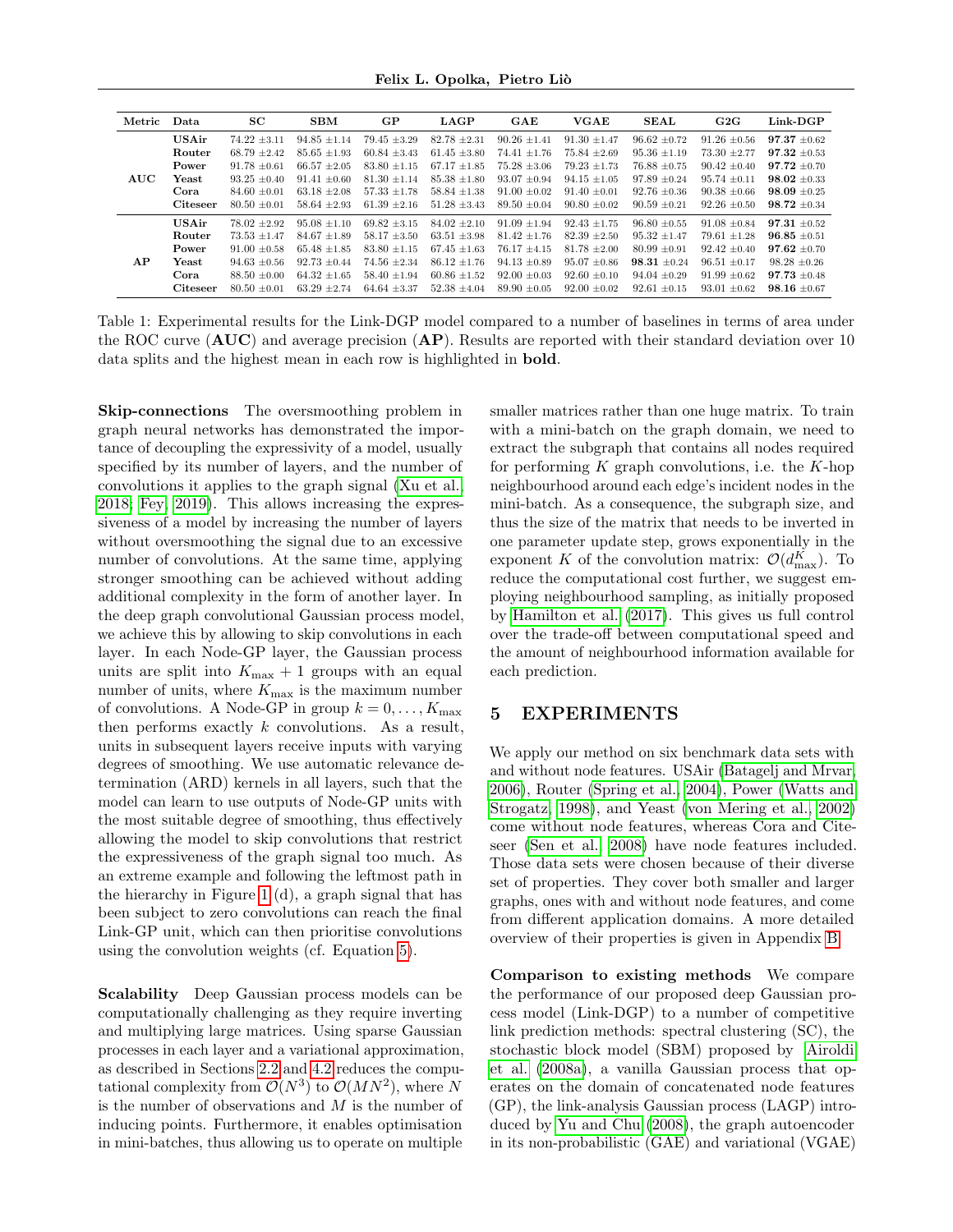<span id="page-7-0"></span>

Figure 2: Prediction performance in terms of AUC for different fractions of training edges available.

<span id="page-7-1"></span>

Figure 3: Prediction performance of the model when rejecting samples with high predictive variance. The prediction of the model is only considered if its predictive variance is below a certain threshold. As the variance threshold increases and fewer low-confidence samples are rejected, we expect the model performance to decrease.

form [\(Kipf and Welling, 2016\)](#page-9-2), SEAL [\(Zhang and Chen,](#page-10-2) [2018\)](#page-10-2), and the graph2gauss (g2g) model [\(Bojchevski](#page-8-0) and Günnemann, 2018). Our deep Gaussian process model will use  $L = 4$  layers and up to  $K = 2$  convolutions. All experiments are performed with the typical setup for link prediction with 10% test edges and under equivalent conditions including for the baselines. The results for SC and the SBM (except for Cora and Citeseer) are as reported by [Hasanzadeh et al.](#page-9-18) [\(2019\)](#page-9-18). Further details on the experimental setup can be found in Appendix [C.](#page-11-2)

The results of our experiments are shown in Table [1.](#page-6-1) We find that Link-DGP outperforms all other methods in terms of area under the receiver operating characteristic curve (AUC) on all data sets, often by a large margin. It also performs at least on par with all other methods in terms of average precision (AP) on all data sets. The results demonstrate that Link-DGP is a powerful non-parametric method for link prediction with an inductive bias suitable for a range of domains. The vanilla Gaussian process performs surprisingly well on some of the data sets but there is a clear benefit of added expressivity and inductive bias with Link-DGP. Similarly, Link-DGP performs noticeable better than the shallow link analysis Gaussian process (LAGP), which does not aggregate neighbourhood information. We also perform an ablation study on the number of layers and the effect of skip connections with results reported in Appendix [D.](#page-13-0)

Unlike the baseline models, Link-DGP performs Bayesian inference of the parameters instead of computing point estimates, which comes with the benefit of a partial protection against overfitting and the availability of confidence estimates. On the other hand, this naturally leads to longer training times. However, even for the largest data set, the run time stays below 2 minutes per epoch.

Data efficiency Non-parametric Bayesian methods often tend to perform better compared to parametric models, for example neural networks, under conditions of reduced labelled data. Each parameter in a neural network needs to be learnt using maximum likelihood estimation (MLE), which leads to overfitting, especially when few observations are available. We verify that this assumption holds for Link-DGP, which despite its complexity, only requires relatively few non-variational parameters to be estimated using MLE. For each layer, those are the ARD weights, the convolution weights, and the hyperparameters of the node feature kernel. In Figure [2,](#page-7-0) we plot the model performance in terms of AUC for different percentages of edges available during training, under otherwise equivalent training conditions.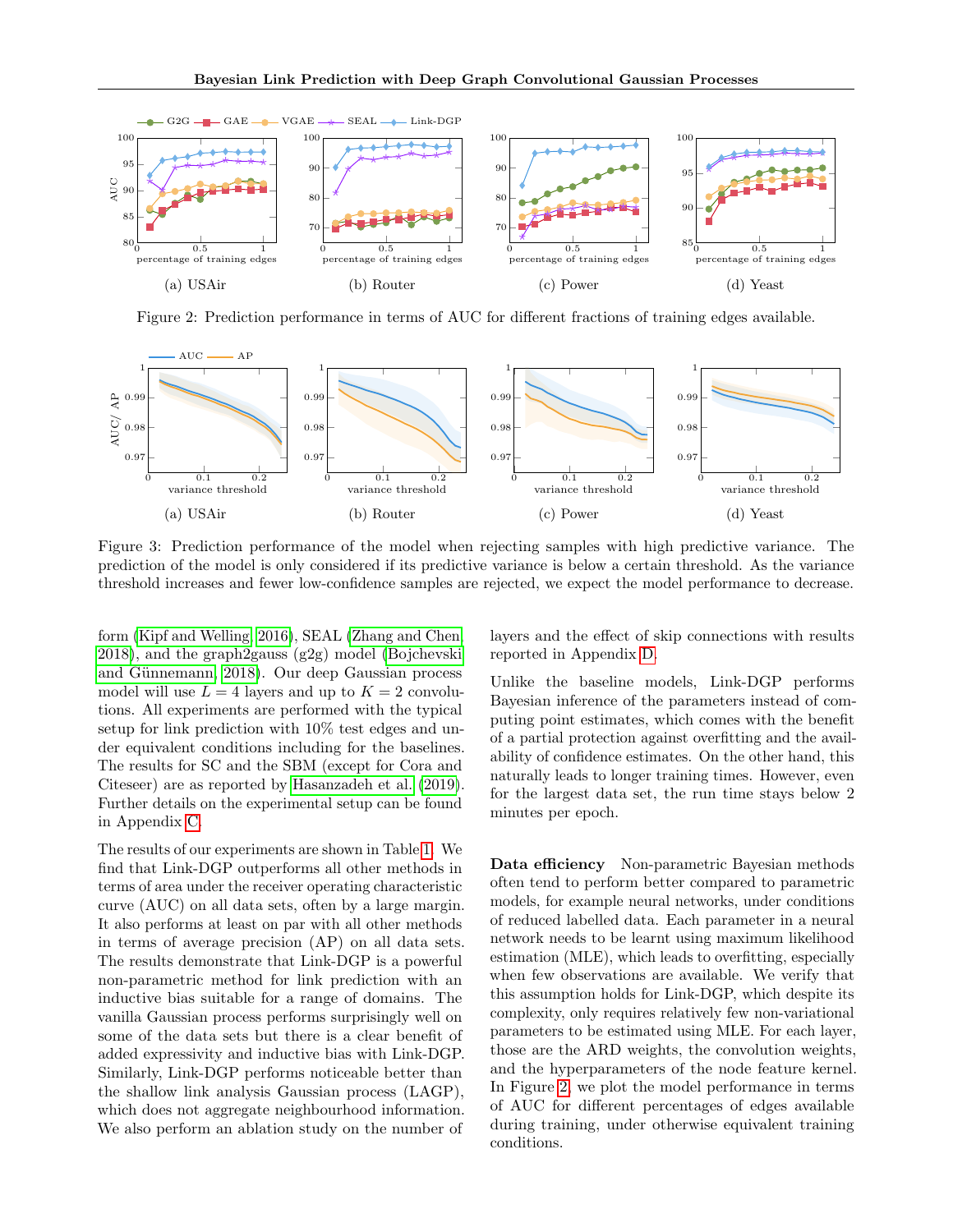As expected, model performance tends to drop as less training data is made available. Yet, the Link-DGP model maintains its edge over the baseline models on all data sets for all training set sizes. Moreover, the performance decreases comparatively slowly as the number of training edges decreases, confirming the suitability of Bayesian non-parametric methods for low-data environments.

Quality of confidence estimates A key merit of Bayesian inference using Gaussian process is the availability of predictive variance estimates, i.e. the variance of the distribution  $q(y_{ij}) = \int p(y_{ij} | r_{ij}^L) q(r_{ij}^L) dr_{ij}^L$ . We examine the suitability of the predictive variance as a measure of certainty in a prediction by allowing the model to reject samples it predicts with high variance (i.e. low certainty). If the uncertainty estimates are well calibrated, performance should increase as we exclude the samples predicted with higher uncertainty. We visualise the results for four data sets in Figure [3](#page-7-1) and find, as expected, that as the variance threshold increases and therefore fewer samples are rejected due to their high predictive uncertainty, the model performance starts to drop to the numbers reported in Table [1.](#page-6-1) The results for all data sets can be found in Figure [6](#page-15-1) of Appendix [F.](#page-14-0)

## 6 DISCUSSION

We can identify multiple reasons for the performance improvements with Link-DGP. Firstly, it benefits from using both graph structure and node features in a node neighbourhood (compare Link-DGP and LAGP in Table [1\)](#page-6-1). Secondly, we find evidence that computing probabilistic embeddings for nodes greatly improves link prediction performance (compare Link-GP and Link-DGP-2 in Table [3](#page-14-1) of Appendix [D\)](#page-13-0). Furthermore, the non-parametric nature of the model and the Bayesian inference scheme provide partial protection against overfitting (see Figure [2\)](#page-7-0). Finally, adapting the degree of smoothing is beneficial on certain data sets (compare Link-DGP-4-no-skip and Link-DGP in Table [3](#page-14-1) of Appendix [D\)](#page-13-0).

In summary, we have proposed a novel Bayesian link prediction model based on deep Gaussian processes that makes use of both the node features and the graph topology. As such, our main contribution is a powerful prior for the topology of attributed graphs, that is suitable for completing a partial graph structure, i.e. predicting missing links. We have demonstrated that it fulfils many requirements we expect from a Bayesian link prediction method: strong predictive performance, high data efficiency, and well calibrated confidence estimates.

#### Acknowledgements

We would like to thank reviewers for their helpful comments. FLO acknowledges funding from the Huawei Hisilicon Studentship at the Department of Computer Science and Technology of the University of Cambridge.

#### References

- <span id="page-8-12"></span>C. Aicher, A. Z. Jacobs, and A. Clauset. Learning latent block structure in weighted networks. Journal of Complex Networks, 2014.
- <span id="page-8-11"></span>E. M. Airoldi, D. Blei, S. Fienberg, and E. Xing. Mixed membership stochastic blockmodels. In Advances in Neural Information Processing Systems, 2008a.
- <span id="page-8-5"></span>E. M. Airoldi, D. M. Blei, S. E. Fienberg, and E. P. Xing. Mixed membership stochastic blockmodels. J. Mach. Learn. Res., pages 1981–2014, 2008b.
- <span id="page-8-10"></span>V. Batagelj and A. Mrvar, 2006. URL [http://vlado.](http://vlado.fmf.uni-lj.si/pub/networks/data/) [fmf.uni-lj.si/pub/networks/data/](http://vlado.fmf.uni-lj.si/pub/networks/data/).
- <span id="page-8-0"></span>A. Bojchevski and S. Günnemann. Deep gaussian embedding of graphs: Unsupervised inductive learning via ranking. In International Conference on Learning Representations, 2018.
- <span id="page-8-3"></span>J. Bruna, W. Zaremba, A. Szlam, and Y. LeCun. Spectral networks and locally connected networks on graphs. In International Conference on Learning Representations, 2014.
- <span id="page-8-4"></span>W. Chu, V. Sindhwani, Z. Ghahramani, and S. S. Keerthi. Relational learning with gaussian processes. In Advances in Neural Information Processing Systems 19, pages 289–296, 2007.
- <span id="page-8-2"></span>A. Damianou and N. Lawrence. Deep gaussian processes. In Proceedings of the Sixteenth International Conference on Artificial Intelligence and Statistics (AISTATS), 2013.
- <span id="page-8-7"></span>T. R. Davidson, L. Falorsi, N. De Cao, T. Kipf, and J. M. Tomczak. Hyperspherical variational autoencoders. 34th Conference on Uncertainty in Artificial Intelligence (UAI-18), 2018.
- <span id="page-8-1"></span>M. Defferrard, X. Bresson, and P. Vandergheynst. Convolutional neural networks on graphs with fast localized spectral filtering. In Advances in Neural Information Processing Systems 29, pages 3844–3852, 2016.
- <span id="page-8-8"></span>P. Erdös and A. Rényi. On random graphs I. Publicationes Mathematicae Debrecen, page 290, 1959.
- <span id="page-8-9"></span>M. Fey. Just jump: Dynamic neighborhood aggregation in graph neural networks, 2019. arXiv preprint arXiv: 1904.04849.
- <span id="page-8-6"></span>A. Grover and J. Leskovec. Node2vec: Scalable feature learning for networks. In Proceedings of the 22nd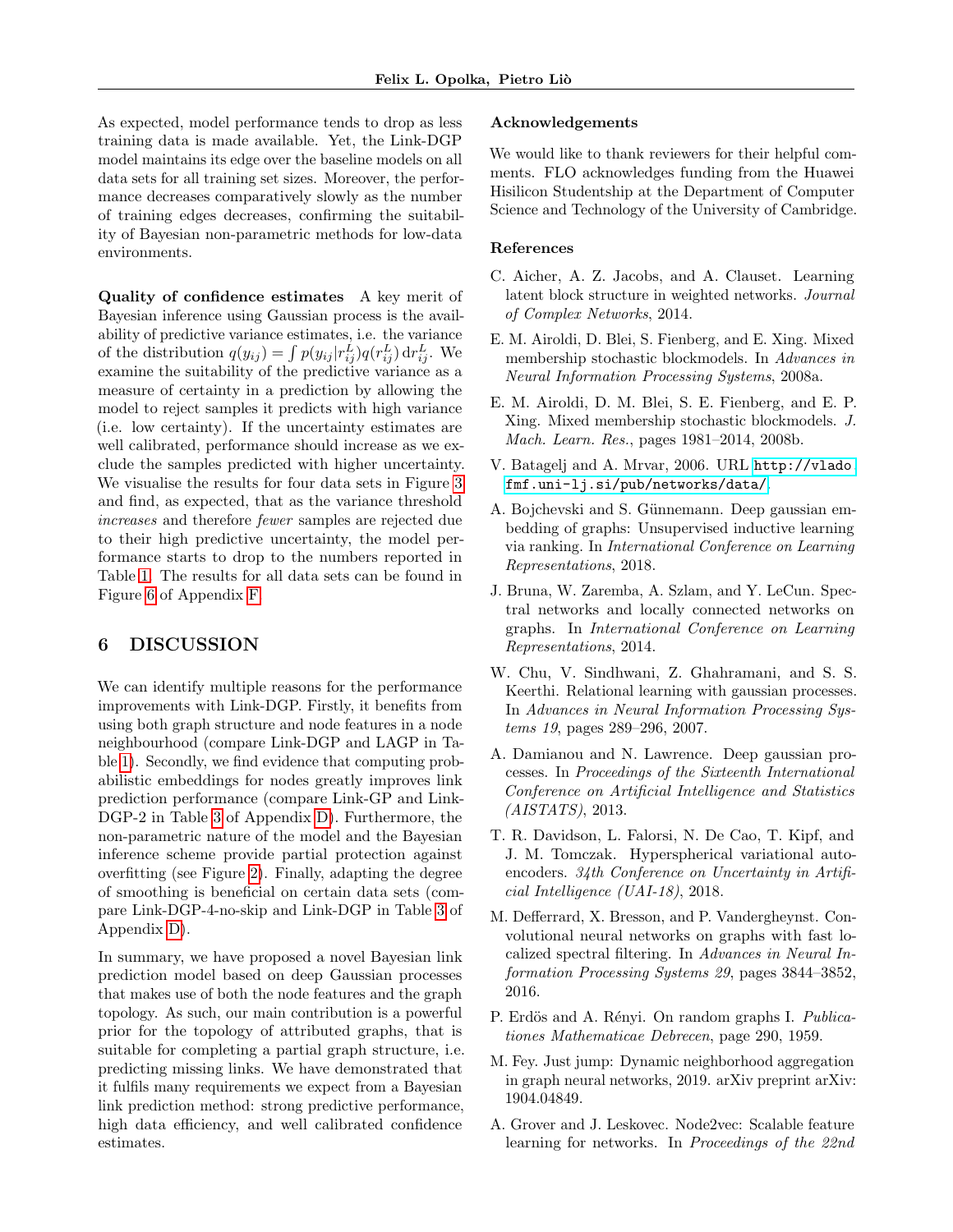ACM SIGKDD International Conference on Knowledge Discovery and Data Mining, pages 855–864, 2016.

- <span id="page-9-23"></span>W. Hamilton, Z. Ying, and J. Leskovec. Inductive representation learning on large graphs. In Advances in Neural Information Processing Systems 30, 2017.
- <span id="page-9-18"></span>A. Hasanzadeh, E. Hajiramezanali, K. Narayanan, N. Duffield, M. Zhou, and X. Qian. Semi-implicit graph variational auto-encoders. In Advances in Neural Information Processing Systems, 2019.
- <span id="page-9-9"></span>J. Hensman, N. Fusi, and N. D. Lawrence. Gaussian processes for big data. In Proceedings of the Twenty-Ninth Conference on Uncertainty in Artificial Intelligence, pages 282–290, 2013.
- <span id="page-9-8"></span>J. Hensman, A. G. de G. Matthews, and Z. Ghahramani. Scalable variational gaussian process classification. In Proceedings of the Eighteenth International Conference on Artificial Intelligence and Statistics (AISTATS), 2015.
- <span id="page-9-15"></span>Y. Kashinskaya, E. Samosvat, and A. Artikov. Springelectrical models for link prediction. In Proceedings of the Twelfth ACM International Conference on Web Search and Data Mining, pages 708–716, 2019.
- <span id="page-9-0"></span>K. Kersting, N. M. Kriege, C. Morris, P. Mutzel, and M. Neumann. Benchmark data sets for graph kernels, 2016. URL [http://graphkernels.cs.](http://graphkernels.cs.tu-dortmund.de) [tu-dortmund.de](http://graphkernels.cs.tu-dortmund.de).
- <span id="page-9-24"></span>D. P. Kingma and J. Ba. Adam: A method for stochastic optimization. In International Conference on Learning Representations, 2015.
- <span id="page-9-22"></span>D. P. Kingma, T. Salimans, and M. Welling. Variational dropout and the local reparameterization trick. In Advances in Neural Information Processing Systems 28, 2015.
- <span id="page-9-2"></span>T. N. Kipf and M. Welling. Variational graph autoencoders, 2016. arXiv preprint arXiv: 1611.07308.
- <span id="page-9-3"></span>T. N. Kipf and M. Welling. Semi-Supervised Classification with Graph Convolutional Networks. In International Conference on Learning Representations, 2017.
- <span id="page-9-5"></span>J. Klicpera, A. Bojchevski, and S. Günnemann. Combining neural networks with personalized pagerank for classification on graphs. In International Conference on Learning Representations, 2019.
- <span id="page-9-14"></span>Y. Koren, R. Bell, and C. Volinsky. Matrix factorization techniques for recommender systems. Computer, pages 30–37, 2009.
- <span id="page-9-19"></span>M. Lázaro-Gredilla and A. Figueiras-Vidal. Interdomain gaussian processes for sparse inference using inducing features. In Advances in Neural Information Processing Systems 22, pages 1087–1095, 2009.
- <span id="page-9-10"></span>Y. LeCun, P. Haffner, L. Bottou, and Y. Bengio. Object recognition with gradient-based learning. In Shape, Contour and Grouping in Computer Vision, page 319, 1999.
- <span id="page-9-1"></span>C. Lei and J. Ruan. A novel link prediction algorithm for reconstructing protein–protein interaction networks by topological similarity. Bioinformatics, pages 355–364, 2012.
- <span id="page-9-12"></span>N. Li, W. Li, J. Sun, Y. Gao, Y. Jiang, and S.-T. Xia. Stochastic deep gaussian processes over graphs. In Advances in Neural Information Processing Systems, 2020.
- <span id="page-9-4"></span>Q. Li, Z. Han, and X. ming Wu. Deeper insights into graph convolutional networks for semi-supervised learning. In AAAI Conference on Artificial Intelligence, 2018.
- <span id="page-9-13"></span>J. Lloyd, P. Orbanz, Z. Ghahramani, and D. M. Roy. Random function priors for exchangeable arrays with applications to graphs and relational data. In Advances in Neural Information Processing Systems, 2012.
- <span id="page-9-11"></span>Y. C. Ng, N. Colombo, and R. Silva. Bayesian semisupervised learning with graph gaussian processes. In Advances in Neural Information Processing Systems 31, pages 1683–1694, 2018.
- <span id="page-9-16"></span>B. Perozzi, R. Al-Rfou, and S. Skiena. Deepwalk: Online learning of social representations. In Proceedings of the 20th ACM SIGKDD International Conference on Knowledge Discovery and Data Mining, pages 701–710, 2014.
- <span id="page-9-17"></span>J. Qiu, Y. Dong, H. Ma, J. Li, K. Wang, and J. Tang. Network embedding as matrix factorization: Unifying deepwalk, line, pte, and node2vec. In Proceedings of the Eleventh ACM International Conference on Web Search and Data Mining, pages 459–467, 2018.
- <span id="page-9-7"></span>C. E. Rasmussen and C. K. I. Williams. Gaussian Processes for Machine Learning (Adaptive Computation and Machine Learning). The MIT Press, 2005.
- <span id="page-9-21"></span>D. J. Rezende, S. Mohamed, and D. Wierstra. Stochastic backpropagation and approximate inference in deep generative models. In Proceedings of the 31st International Conference on Machine Learning, 2014.
- <span id="page-9-6"></span>Y. Rong, W. Huang, T. Xu, and J. Huang. Dropedge: Towards deep graph convolutional networks on node classification. In International Conference on Learning Representations, 2020.
- <span id="page-9-20"></span>H. Salimbeni and M. Deisenroth. Doubly stochastic variational inference for deep gaussian processes. In Advances in Neural Information Processing Systems 30, 2017.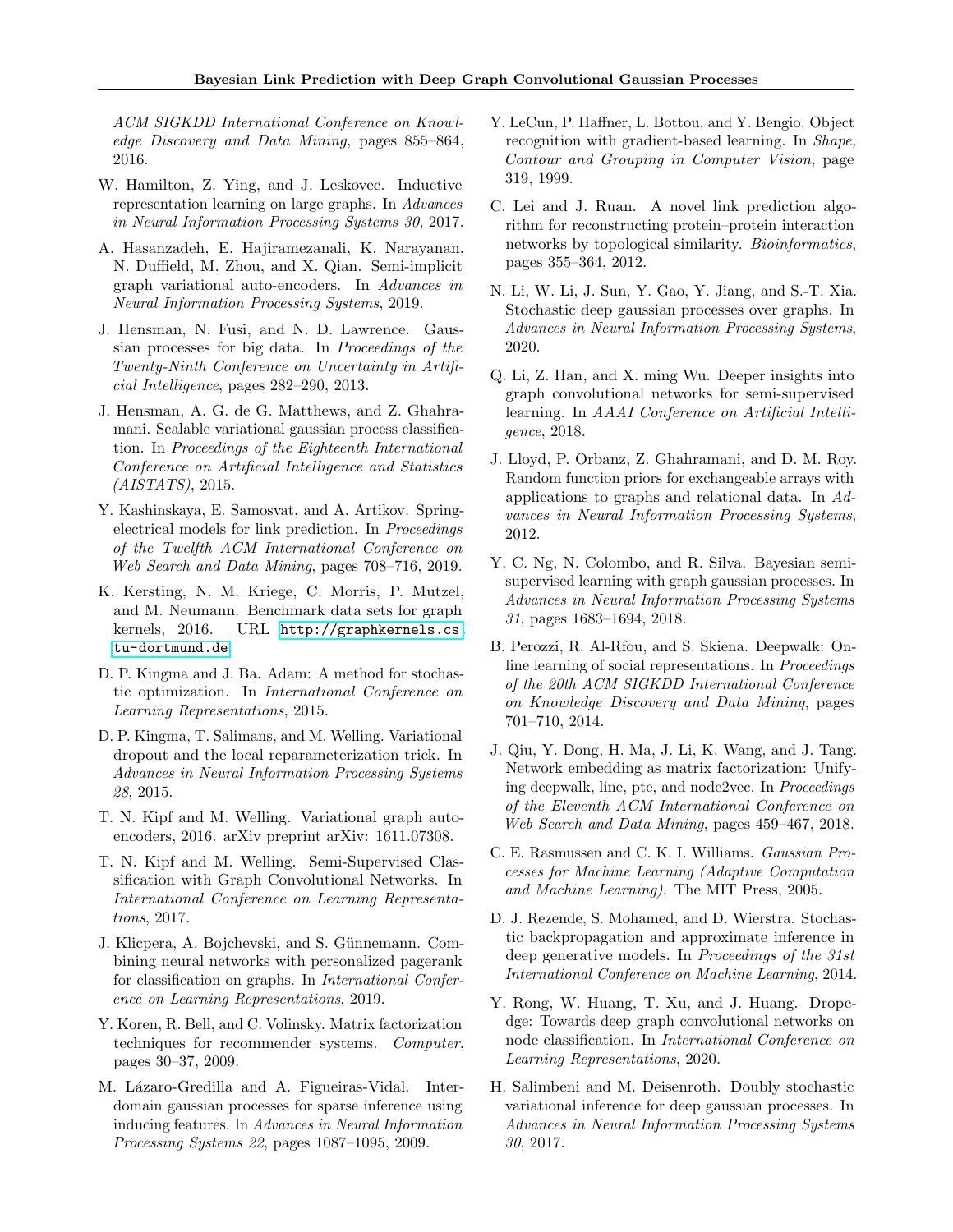- <span id="page-10-0"></span>P. Sen, G. Namata, M. Bilgic, L. Getoor, B. Galligher, and T. Eliassi-Rad. Collective classification in network data. AI magazine, 2008.
- <span id="page-10-6"></span>R. Silva, W. Chu, and Z. Ghahramani. Hidden common cause relations in relational learning. In J. C. Platt, D. Koller, Y. Singer, and S. T. Roweis, editors, Advances in Neural Information Processing Systems 20, pages 1345–1352, 2008.
- <span id="page-10-16"></span>N. Spring, R. Mahajan, D. Wetherall, and T. Anderson. Measuring isp topologies with rocketfuel. IEEE/ACM Trans. Netw., pages 2–16, 2004.
- <span id="page-10-12"></span>J. Tang, M. Qu, M. Wang, M. Zhang, J. Yan, and Q. Mei. Line: Large-scale information network embedding. In Proceedings of the 24th International Conference on World Wide Web, pages 1067–1077, 2015.
- <span id="page-10-15"></span>M. van der Wilk, C. E. Rasmussen, and J. Hensman. Convolutional gaussian processes. In Advances in Neural Information Processing Systems 30, pages 2849–2858, 2017.
- <span id="page-10-18"></span>C. von Mering, R. Krause, B. Snel, M. Cornell, S. G. Oliver, S. Fields, and P. Bork. Comparative assessment of large-scale data sets of protein–protein interactions. Nature, pages 399–403, 2002.
- <span id="page-10-10"></span>I. Walker and B. Glocker. Graph convolutional Gaussian processes. In Proceedings of the 36th International Conference on Machine Learning, pages 6495–6504, 2019.
- <span id="page-10-1"></span>P. Wang, B. Xu, Y. Wu, and X. Zhou. Link prediction in social networks: the state-of-the-art. Science China Information Sciences, pages 1–38, 2015.
- <span id="page-10-17"></span>D. J. Watts and S. H. Strogatz. Collective dynamics of 'small-world' networks. Nature, pages 440–442, 1998.
- <span id="page-10-14"></span>F. Wu, A. Souza, T. Zhang, C. Fifty, T. Yu, and K. Weinberger. Simplifying graph convolutional networks. In Proceedings of the 36th International Conference on Machine Learning, pages 6861–6871, 2019a.
- <span id="page-10-3"></span>Z. Wu, S. Pan, F. Chen, G. Long, C. Zhang, and P. S. Yu. A comprhensive survey on graph neural networks, 2019b. arXiv preprint arXiv: 1901.00596.
- <span id="page-10-4"></span>K. Xu, C. Li, Y. Tian, T. Sonobe, K.-i. Kawarabayashi, and S. Jegelka. Representation learning on graphs with jumping knowledge networks. In Proceedings of the 35th International Conference on Machine Learning, 2018.
- <span id="page-10-11"></span>K. Yu and W. Chu. Gaussian process models for link analysis and transfer learning. In Advances in Neural Information Processing Systems 20, pages 1657–1664, 2008.
- <span id="page-10-5"></span>X. Yue, Z. Wang, J. Huang, S. Parthasarathy, S. Moosavinasab, Y. Huang, S. M. Lin, W. Zhang,

P. Zhang, and H. Sun. Graph embedding on biomedical networks: methods, applications and evaluations. Bioinformatics, pages 1241–1251, 2019.

- <span id="page-10-13"></span>M. Zhang and Y. Chen. Weisfeiler-lehman neural machine for link prediction. In Proceedings of the 23rd ACM SIGKDD International Conference on Knowledge Discovery and Data Mining, pages 575–583, 2017.
- <span id="page-10-2"></span>M. Zhang and Y. Chen. Link prediction based on graph neural networks. In Advances in Neural Information Processing Systems 31, pages 5165–5175, 2018.
- <span id="page-10-9"></span>Y.-C. Zhi, Y. C. Ng, and X. Dong. Gaussian processes on graphs via spectral kernel learning, 2020. arXiv preprint arXiv: 2006.07361.
- <span id="page-10-7"></span>X. Zhu, Z. Ghahramani, and J. Lafferty. Semisupervised learning using gaussian fields and harmonic functions. In Proceedings of the Twentieth International Conference on International Conference on Machine Learning, pages 912–919, 2003a.
- <span id="page-10-8"></span>X. Zhu, J. D. Lafferty, and Z. Ghahramani. Semisupervised learning: From gaussian fields to gaussian processes. Technical report, Carnegie Mellon University, Computer Science Department, 2003b.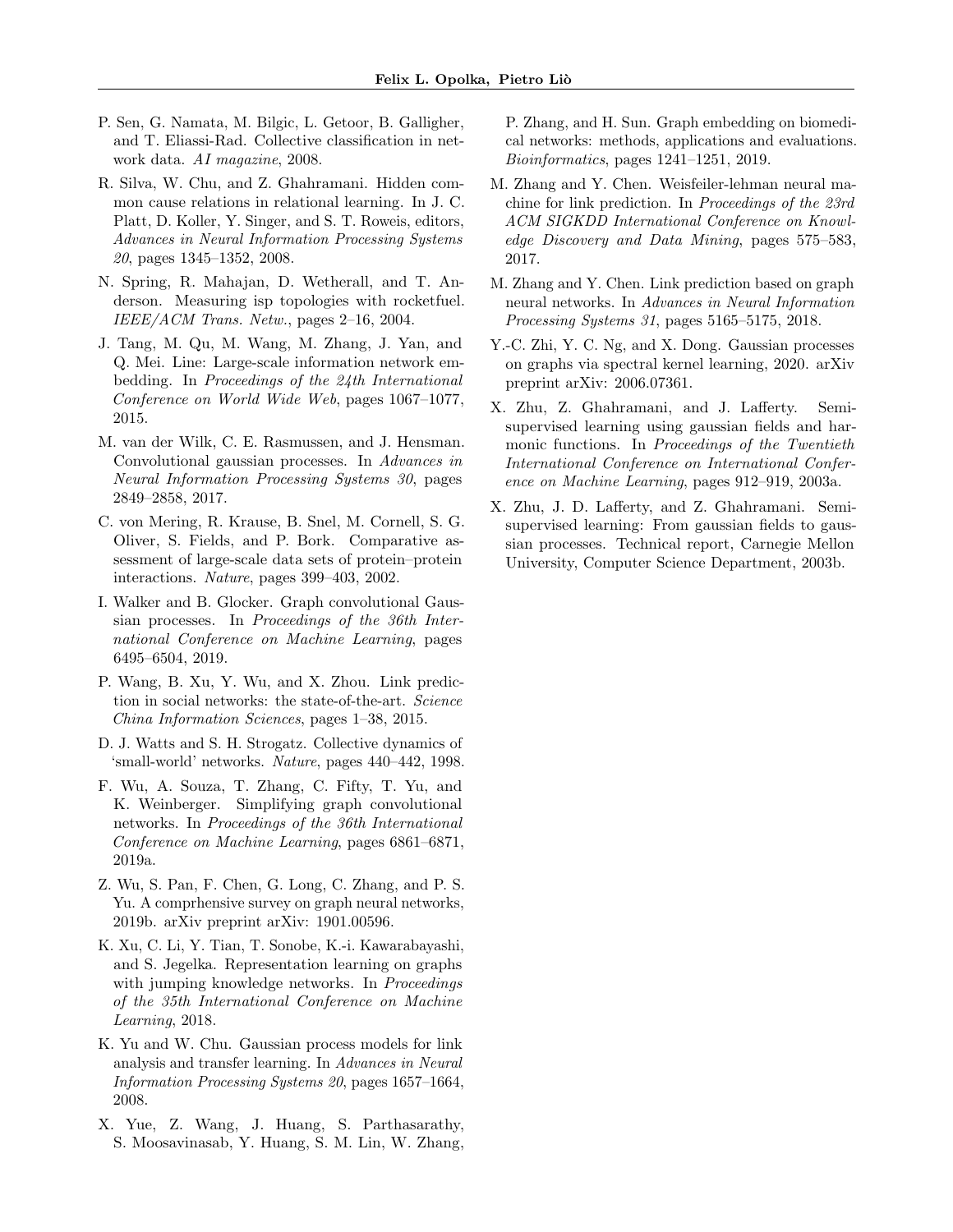# Supplementary Material: Bayesian Link Prediction with Deep Graph Convolutional Gaussian Processes

## <span id="page-11-0"></span>A KERNEL ANALYSIS

To obtain a better understanding of the effect of the simplified graph convolutions applied to the Gaussian process, we examine the prior covariance of g between two nodes for the case that all convolution weights have been set to 1:

<span id="page-11-3"></span>
$$
[\tilde{\mathbf{S}}^K \mathbf{K} \tilde{\mathbf{S}}^K]_{ij} = \sum_{\substack{k \in \mathcal{N}^K(i) \\ \cup \{i\}}} \sum_{\substack{l \in \mathcal{N}^K(j) \\ \cup \{j\}}} [\tilde{\mathbf{S}}^K]_{ik} [\tilde{\mathbf{S}}^K]_{lj} K_{kl}.
$$
\n(14)

Here,  $\mathcal{N}^K(i)$  refers to the K-hop neighbourhood of node i. We note that given the definition of the convolution matrix (cf. Equation 5), the coefficients  $[\tilde{\mathbf{S}}^K]_{ik}$  and  $[\tilde{\mathbf{S}}^K]_{lj}$  lie in the interval  $[0, 1]$ . Furthermore, for a fixed K, the  $j^{\text{th}}$  entry of the  $i^{\text{th}}$  row of  $\tilde{\mathbf{S}}^K$  is non-zero if and only if j is in the K-hop neighbourhood of i. Therefore, for larger K, more entries of  $\tilde{\mathbf{S}}^K$  will be non-zero, as the size of the neighbourhood increases, yet every individual entry will be smaller because elements in  $[0, 1]$  are being multiplied. As a result, as we increase K, more but smaller terms are summed in Equation [14,](#page-11-3) leading to the covariance to be spread across neighbourhoods of different sizes more equally. We confirm this empirically by choosing a random node in the input graph as the central node and plotting the average covariance of nodes at different geodesic distances. We observe that as  $K$  is increased, the differences between the average covariance values start to shrink. The result is visualised in Figure [4.](#page-12-0)

We expect a graph function for which the covariance between two distant nodes is higher to vary less from node to node compared to a function that has low covariance for distant nodes. Hence, we expect the function to be smoother as measured by the Dirichlet norm

$$
\|\mathbf{g}\|_{\mathcal{G}}^2 = \frac{1}{2} \sum_{i,j=1}^N a_{ij} (g_i - g_j)^2 = \mathbf{g}^\top \mathbf{L} \mathbf{g},\tag{15}
$$

where  $\mathbf{L} = \mathbf{D} - \mathbf{A}$  is the graph Laplacian. This agrees with the result of [Wu et al.](#page-10-14) [\(2019a\)](#page-10-14), who have shown that simplified graph convolutions act as a low pass filter, thus smoothing the graph signal. In Figure [5,](#page-12-0) we plot the average Dirichlet norm for functions sampled from the described Gaussian process prior for varying  $K$ . As expected, the smoothness of the sampled functions increases for larger  $K$ . We have found these observations to generalise well across data sets.

## <span id="page-11-1"></span>B DETAILED DATA SET INFORMATION

Our method is evaluated on six data sets: the USAir [\(Batagelj and Mrvar, 2006\)](#page-8-10) data set of US airline connections, the Router [\(Spring et al., 2004\)](#page-10-16) data set describing Internet Service Provider topology, the Power [\(Watts and](#page-10-17) [Strogatz, 1998\)](#page-10-17) data set describing the western US grid network, the Yeast [\(von Mering et al., 2002\)](#page-10-18) data set containing the protein-protein interaction network for yeast, and the Cora and Citeseer data sets [\(Sen et al.,](#page-10-0) [2008\)](#page-10-0) containing citation networks of scientific publications. More detailed statistics about the data sets can be found in Table [2.](#page-12-1)

### <span id="page-11-2"></span>C DETAILED EXPERIMENTAL SETUP

We use the typical technique for computing the data set split into training and test set by randomly selecting 10% of edges as test edges and removing them from the graph. We then randomly select an equal number of node pairs that are not connected by an edge as negative test samples. The remaining edges are used for the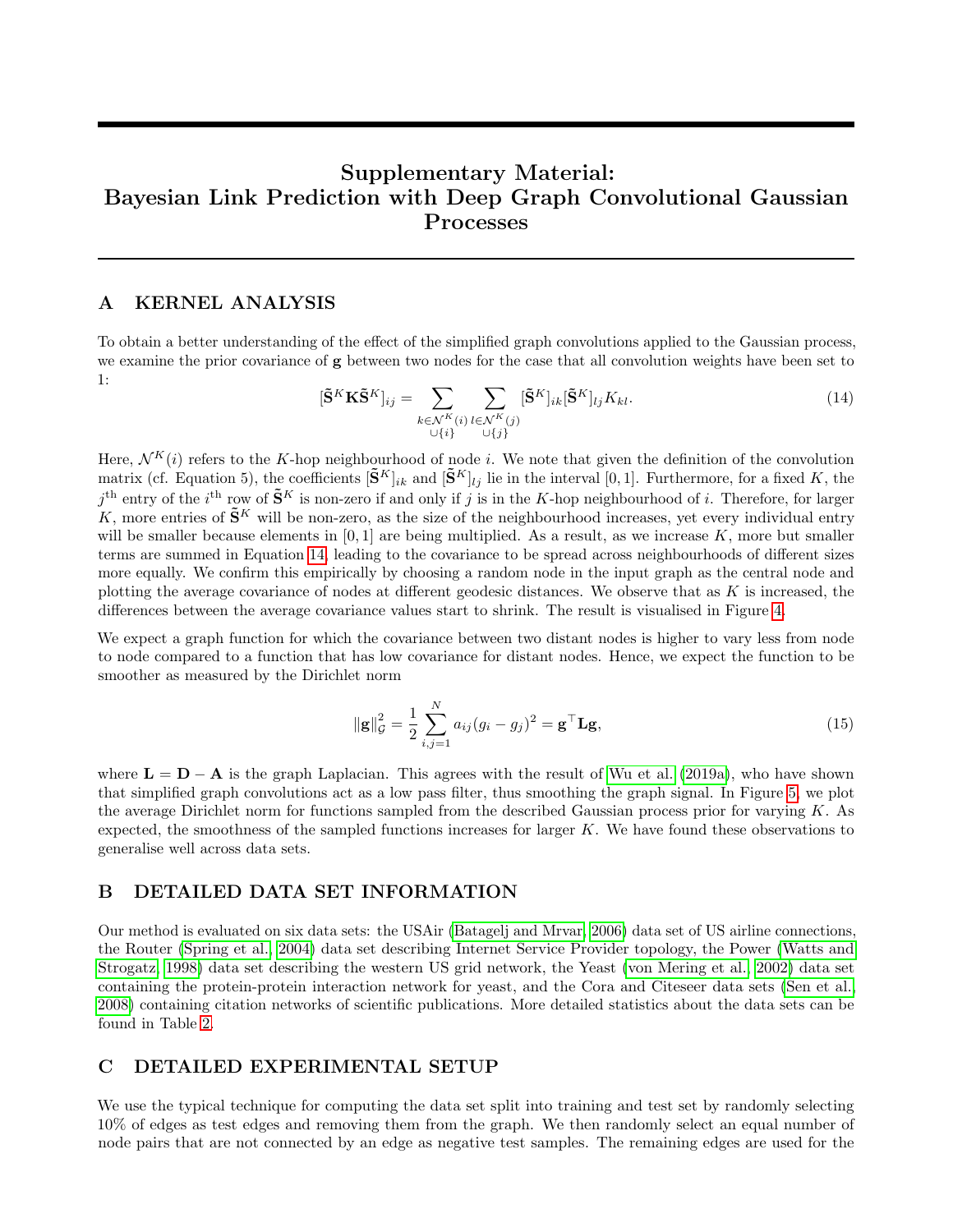<span id="page-12-0"></span>



Figure 4: Average covariances between nodes of varying geodesic distance. We randomly pick a node  $i$  in the graph of the Yeast data set (for details, see Section 5.1). We then construct 5 disjoint sets of nodes that have geodesic distance of exactly  $d = 1, \ldots, 5$  from i and compute the covariance between node i and the nodes in each set, averaged over the nodes within the same set. We plot this mean covariance value for different numbers of convolutions  $K$ . We use an RBF-kernel as the node feature kernel with lengthscale and variance set to 1.0. We find that as  $K$  increases, the mean covariance values grow closer together, indicating that the covariance spreads more equally over the graph.

Figure 5: Average Dirichlet norm of 5,000 functions sampled from the graph convolutional Gaussian process prior for varying number of convolutions  $K$ . We use the graph and node2vec features of the Yeast data set (for details, see Section 5.1) and an RBF-kernel as the node feature kernel. Its lengthscale and variance are set to 1.0. For larger  $K$ , the average Dirichlet norm decreases, indicating that the sampled functions are smoother.

| Data     | $#$ nodes | $#$ edges | avg. deg. | node feat.    |
|----------|-----------|-----------|-----------|---------------|
| USAir    | 332       | 2,126     | 12.81     | $\mathbf{no}$ |
| Router   | 5,022     | 6,258     | 2.49      | no            |
| Power    | 4,941     | 6,594     | 2.67      | no            |
| Yeast    | 2,375     | 11,693    | 9.85      | no            |
| Cora     | 2,708     | 5,429     | 4.01      | yes           |
| Citeseer | 3,327     | 4,732     | 2.84      | yes           |

<span id="page-12-1"></span>Table 2: Description of the data sets used in our experiments including the number of nodes, number of edges, average node degree, and availability of node features.

training set and we again select and equal number of pairs of unconnected nodes as negative training samples. Note that we do not require a validation set as model selection will be performed based on the maximum ELBO (cf. Equation 14) achieved on the training set. For the data sets that come without node features (cf. Table [2\)](#page-12-1), we generate them using the node2vec embedding generation algorithm introduced by [Grover and Leskovec](#page-8-6) [\(2016\)](#page-8-6) using the same setup as in [Zhang and Chen](#page-10-2) [\(2018\)](#page-10-2).

For all models and data sets we report the mean and standard deviation of the model performance for 10 different random seeds. Seeds influence the data set split and the parameter initialisation in case of the neural network baselines.

All experiments were run on a shared cluster of Nvidia P100 GPUs with 16GB of GPU memory each.

SBM For the stochastic block model (SBM), the results for all data sets except Cora and Citeseer were reported by [Hasanzadeh et al.](#page-9-18) [\(2019\)](#page-9-18) who use the code provided by [Aicher et al.](#page-8-12) [\(2014\)](#page-8-12) with 12 latent groups. We follow the same setup to obtain results for Cora and Citeseer.

Neural network baselines For the variational graph auto-encoder and the graph2gauss model, we use the implementation provided by the authors with  $K = 2$  convolutions and otherwise the hyperparameters described in the paper. Both can be used without a validation set, which is the option we choose for our evaluation.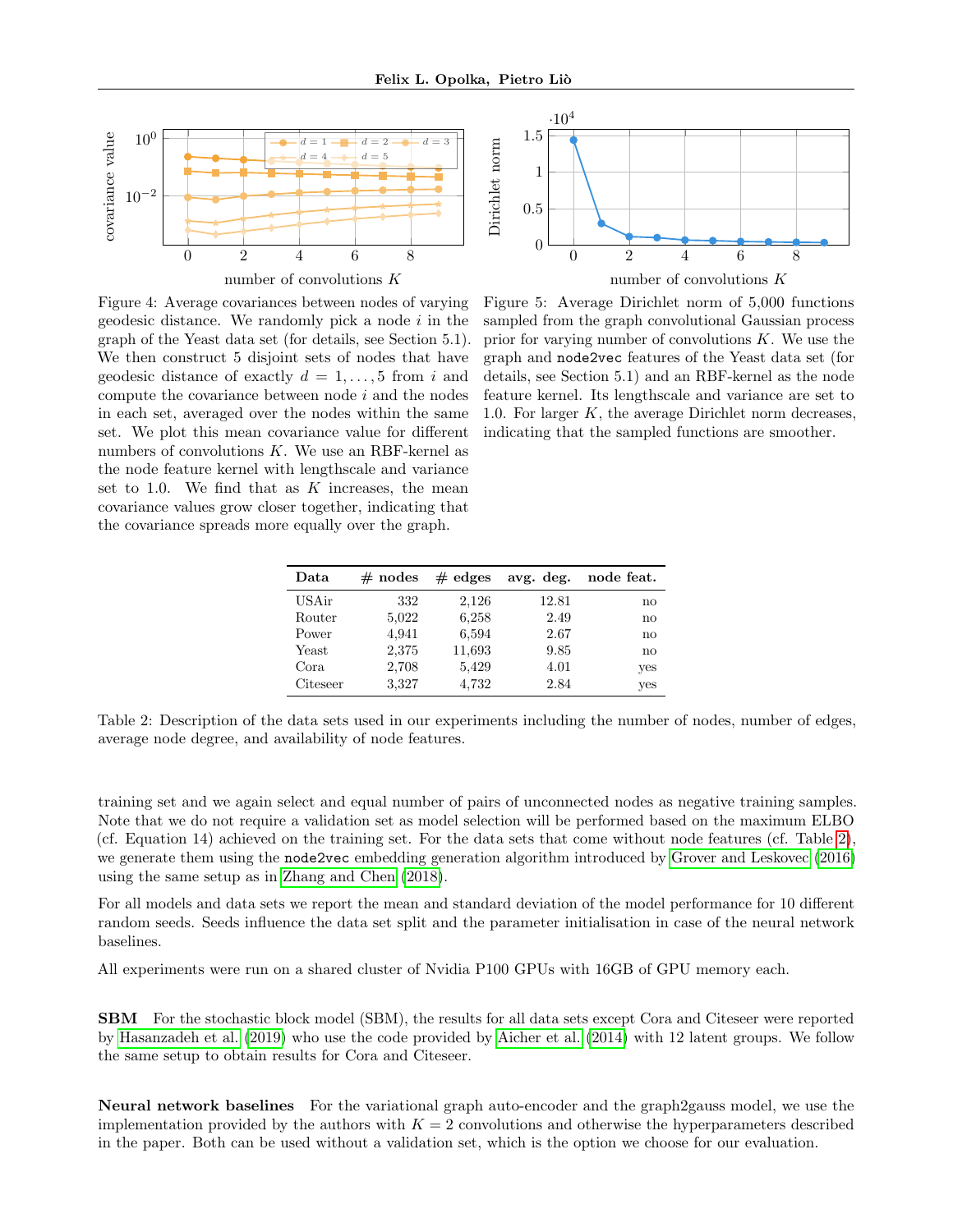Single-layer Link-GP The following training settings apply to the single-layer Link-GP as evaluated in the ablation study in Appendix [D.](#page-13-0) In all, experiments, we set the maximum number of convolutions to  $K = 2$ . random inducing graph with  $|\bar{V}| = \frac{|V|}{8}$  $\frac{|V|}{8}$ nodes and  $|\bar{E}|=2|\bar{V}|$ edges is drawn from an Erdős-Rényi model (Erdös [and R´enyi, 1959\)](#page-8-8). The pseudo-inputs are initialised with K-means on the node features of the training data set. For the node feature kernel, we use a constant mean function and an radial basis function (RBF) kernel with automatic relevance determination (ARD), defined as

$$
k(\mathbf{x}, \mathbf{x}') = \nu \exp\left(-\frac{1}{2} \sum_{d=1}^{D} \frac{(x_d - x'_d)^2}{l_d^2}\right). \tag{16}
$$

Its variance  $\nu$  is initialised to 1.0 and its lengthscales  $l_d$  are initialised to either 1.0 or 2.0 and the results of the model achieving a higher ELBO on the training set are reported. The convolution weights  $\lambda_1$  and  $\lambda_2$  are initialised to 0.5 and 0.3 respectively. For the data sets that come without node features, we use node2vec embeddings of size 128, following [Zhang and Chen](#page-10-2) [\(2018\)](#page-10-2). For parameter optimisation, we use the Adam optimiser [\(Kingma](#page-9-24) [and Ba, 2015\)](#page-9-24) with a learning rate of 0.001. We train our models for up to 1000 epochs with a batch size of 128 edges and stop training early if there is no improvement in ELBO over 100 epochs.

Link-DGP For hyperparameters and training settings that the single-layer Link-GP and the deep Link-DGP have in common, we use the same values, except where noted otherwise. In particular, the variance  $\nu$  and lengthscales  $l_d$  of all kernels are always initialised to 1.0. Each hidden layer of the Link-DGP consists of 33 Gaussian process units. A single sample from  $q(\mathbf{f}_i^L)$  is used to approximate the likelihood term of the ELBO (cf. Equation 14) during training and 50 during testing. Further model details follow the approach by [Salimbeni and](#page-9-20) [Deisenroth](#page-9-20) [\(2017\)](#page-9-20). In particular, the mean functions of hidden layers are initialised to linear maps  $m(\mathbf{X}) = \mathbf{X}\mathbf{W}$ . If the number of input dimensions of the layer is less or equal to the number of output dimensions, the (potentially zero-padded) identity matrix is used for  $W$ . If the number of input dimensions is greater than the number of output dimension,  $W$  is the PCA mapping with as many eigenvectors as the output dimensionality of the layer. Inducing means  $\mathbf{m}^l$  are initialised to 0 and inducing variances  $\mathbf{S}^l$  to the identity matrix, scaled by 10<sup>-5</sup> for hidden layers.

To improve scalability, we sample nodes from the neighbourhoods of the nodes incident to the target edge, which will then form the domain of the convolution operation [\(Hamilton et al., 2017\)](#page-9-23). We sample up to 20 distinct 1-hop neighbours and up to 10 distinct 2-hop neighbours.

Deep Gaussian processes often require training with a cold posterior for the first few epochs, referring to training with a scaled down KL-term in Equation 14. We initially optimise the ELBO without the KL-term until the training likelihood has decreased by 10% compared to its value after the first epoch and then increase the KL-scaling term from 0.0 to 1.0 over 100 epochs using  $x^5$  for interpolation. We use a learning rate of 0.01 during all of training. For improved training stability we clip the gradients during the update step to the average gradient magnitude during the first 20 epochs.

Vanilla Gaussian process For the Gaussian process operating on the concatenated node features we use the same training setting as for the single-layer Link-GP. The Gaussian process prior uses an RBF kernel with automatic relevance determination and with lengthscales initialised to 1.0. The number of inducing points matches the number of inducing nodes used for the Link-GP. The pseudo-inputs are initialised using K-means on the vectors obtained when concatenating each pair of features of the nodes incident to each training edge.

## <span id="page-13-0"></span>D ABLATION STUDY

Number of Gaussian process layers We compare the performance of a single-layer Link-GP model defined in Equation 12 with the deep Gaussian process Link-DGP model defined in Section 4.3 with a varying number of Node-GP layers. The Link-DGP-3 model has 2 Node-GP layers followed by a final Link-GP layer. The training settings for the single-layer Link-GP model closely follow those for its deep Gaussian process equivalent and are described in detail in Section [C.](#page-11-2) All deep Gaussian process models use the same training settings, naturally with the exception of the number of layers.

The results of the comparison can be found in Table [3.](#page-14-1) We find that both in terms of AUC and AP, deeper models tend to perform better. In particular, the biggest improvement is usually observed when moving from the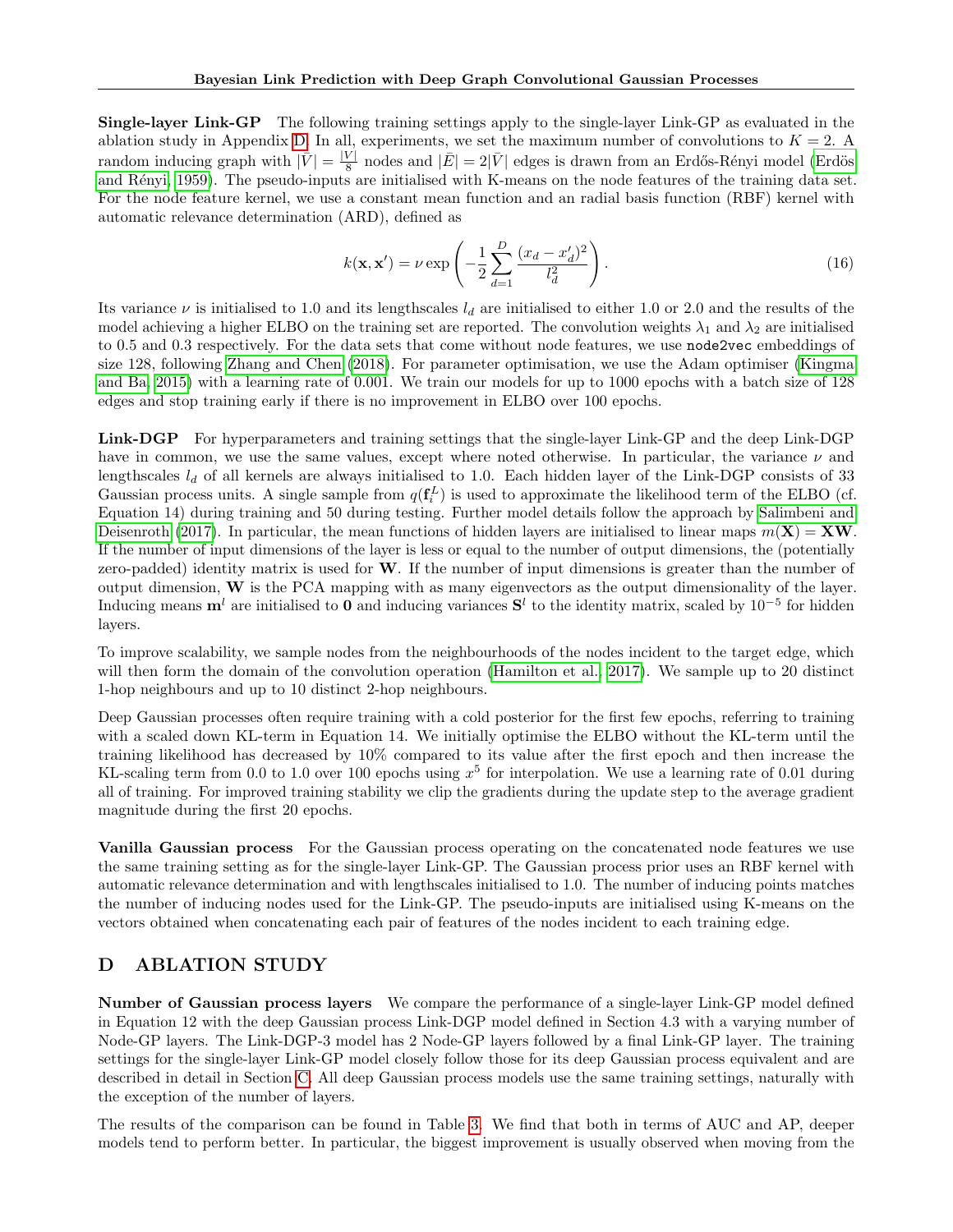Felix L. Opolka, Pietro Liò

<span id="page-14-1"></span>

| Metric     | Data            | $Link-GP$        | $Link-DGP-2$     | $Link-DCP-3$     | $Link-DGP-4$ no-skip | $Link-DCP-4$     |
|------------|-----------------|------------------|------------------|------------------|----------------------|------------------|
| <b>AUC</b> | <b>USAir</b>    | $96.58 + 0.78$   | $97.50 \pm 0.64$ | $97.53 + 0.67$   | $96.76 + 0.83$       | $97.37 + 0.62$   |
|            | Router          | $81.79 + 1.69$   | $96.02 + 0.73$   | $96.92 + 1.05$   | $96.15 \pm 2.01$     | $97.32 \pm 0.53$ |
|            | Power           | $83.31 + 1.07$   | $96.00 \pm 1.14$ | $97.01 \pm 1.26$ | $97.70 \pm 0.78$     | $97.72 + 0.70$   |
|            | Yeast           | $97.09 + 0.32$   | $97.56 + 0.27$   | $97.77 \pm 0.16$ | $97.74 + 0.28$       | $98.02 \pm 0.33$ |
|            | Cora            | $89.37 + 0.94$   | $97.25 + 0.85$   | $97.98 + 0.16$   | $98.06 \pm 0.09$     | $98.09 \pm 0.25$ |
|            | <b>Citeseer</b> | $67.54 \pm 2.10$ | $97.73 \pm 0.31$ | $99.07 \pm 0.28$ | $99.21 \pm 0.31$     | $98.72 \pm 0.34$ |
| AP         | <b>USAir</b>    | $97.28 + 0.57$   | $97.28 \pm 0.68$ | $97.44 + 0.59$   | $97.73 + 0.91$       | $97.31 \pm 0.52$ |
|            | Router          | $86.34 + 1.22$   | $95.46 + 0.64$   | $96.34 \pm 1.18$ | $95.59 \pm 1.66$     | $96.85 \pm 0.51$ |
|            | Power           | $86.59 \pm 0.74$ | $96.02 + 1.00$   | $96.86 + 1.19$   | $97.57 \pm 0.73$     | $97.62 \pm 0.70$ |
|            | Yeast           | $97.82 \pm 0.22$ | $97.97 + 0.24$   | $98.14 + 0.18$   | $98.10 + 0.21$       | $98.28 + 0.26$   |
|            | Cora            | $88.77 + 1.61$   | $96.38 \pm 1.29$ | $97.80 \pm 0.17$ | $97.47 + 0.55$       | $97.73 + 0.48$   |
|            | <b>Citeseer</b> | $70.18 + 1.53$   | $97.42 \pm 0.57$ | $98.78 + 0.63$   | $98.98 + 0.56$       | $98.16 \pm 0.67$ |

Table 3: Performance of the single-layer Link-GP and the multi-layer Link-DGP with varying numbers of layers and with and without skip-connections in terms of area under the ROC curve (AUC) and average precision (AP). All results are reported with their standard deviation over 10 runs and the results with the highest mean in each column are highlighted in bold.

shallow Gaussian process model to the 2-layer deep Gaussian process model. For example, for the Power data set, the Link-GP model achieves an AUC of 83.31, whereas the Link-DGP-2 model achieves 96.00, which increases to 97.72 as more layers are added. The results indicate that using a hierarchy of Gaussian processes drastically improves the inductive bias of the model and additional layers tend to improve the performance further.

Non-convolutional Deep Gaussian process We also evaluated a deep Gaussian process model operating on concatenated node features, but found that it fails to converge, which we conjecture is due to its weak inductive bias and lack of suitable constraints on the kernel.

Removing skip-connections We also evaluate the Link-DGP-4 model without skip connections between layers. We still use the same number of Gaussian process units in each layer however all units perform the full number of K convolutions. The results in Table [3](#page-14-1) indicate that Link-DGP with skip-connections always performs as least as good as its variant without skip-connections except for the Citeseer data set. On the Router data set the drop in AUC from removing skip-connections is particularly pronounced. The ablation study suggests that the full Link-DGP model achieves overall the most consistent strong performance across data sets.

# E BROADER IMPACT

Societal impact We present a methodological study that is not directly linked to a specific application. This means its results can also be applied in a range of real-world scenarios with dangerous negligence or even malicious intent. This is particularly precarious when making predictions on a network of people for example to infer connections between people, which could have negative consequences for them.

Environmental impact We also note that Gaussian processes perform Bayesian inference to obtain well calibrated confidence estimates and partial protection against overfitting rather than compute point estimates of parameters. This naturally has a higher computational demand, which could result in higher energy usage and potentially higher CO2 emissions.

## <span id="page-14-0"></span>F ADDITIONAL EXPERIMENTAL RESULTS

The results of the experiments studying the quality of the confidence estimates of the Link-DGP model as described in Section [5](#page-6-0) are shown in Figure [6.](#page-15-1)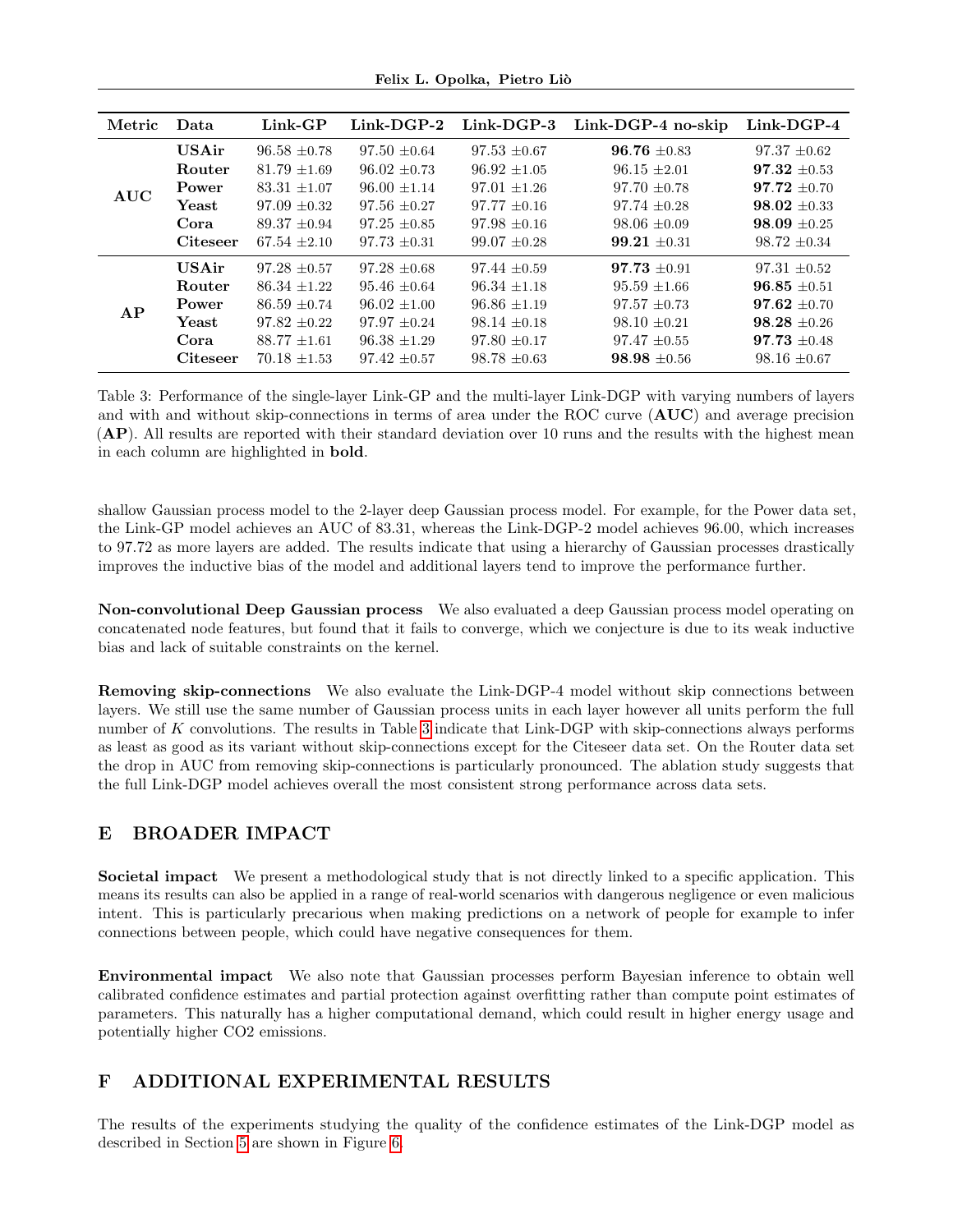<span id="page-15-1"></span>

Figure 6: Prediction performance of the model when rejecting samples with high predictive variance. The prediction of the model is only considered if its predictive variance is below a certain threshold. As the variance threshold increases and fewer low-confidence samples are rejected, we expect the model performance to decrease.

## <span id="page-15-0"></span>G VARIATIONAL APPROXIMATION FOR LINK-DGP

In this Section, we provide more details on the variational approximation of the posterior briefly described in Section 4.3. We assume the joint distribution of our models factorises as

$$
p\left(\mathbf{y}, \mathbf{r}, \left\{\mathbf{G}^l\right\}_{l=1}^{L-1}\right) = \underbrace{\left[\prod_{e_{ij}\in\mathcal{E}} p(y_{ij} \mid r_{ij})\right]}_{\text{likelihood } p(\mathbf{y} \mid \mathbf{r})} p(\mathbf{r} \mid \mathbf{G}^{L-1}) \prod_{l=1}^{L-1} p(\mathbf{G}^l \mid \mathbf{G}^{l-1}),
$$
\n(17)

where  $\mathbf{G}^0 = \mathbf{X} \in \mathbb{R}^{N \times D}$  and  $\mathbf{y} = [y_{ij}, \ldots]^{\top} \in \mathbb{R}^E$ ,  $\mathbf{r} = [r_{ij}, \ldots]^{\top} \in \mathbb{R}^E$ ,  $\mathbf{G}^l \in \mathbb{R}^{N \times K^l}$  and  $K^0 = D$ . Here,  $p(y_{ij} | r_{ij}) = \text{Ber}(y_{ij} | r_{ij})$  is a Bernoulli likelihood, r is assigned a Link-GP prior as defined in Equation 11, and  $\mathbf{G}_k^l$  is assigned a Node-GP prior as defined in Equation 10. For scalability, we introduce inducing points and add them to the joint, resulting in the extended joint

$$
p\left(\mathbf{y},\mathbf{r},\mathbf{u}^L,\left\{\mathbf{G}^l,\mathbf{U}^l\right\}_{l=1}^{L-1}\right) = p(\mathbf{y}|\mathbf{r})p(\mathbf{r}|\mathbf{u}^L,\mathbf{G}^{L-1})p(\mathbf{u}^L)\prod_{l=1}^{L-1}p(\mathbf{G}^l|\mathbf{U}^l,\mathbf{G}^{l-1})p(\mathbf{U}^l),
$$
\n(18)

where  $\mathbf{u}^L$  follows the same Link-GP prior as **r** and  $\mathbf{U}^l$  follows the same Node-GP prior as  $\mathbf{G}^l$ . The posterior distribution over the latent variables has no analytical solution and we therefore approximate it with a variational posterior, which we choose as

$$
q\left(\mathbf{r},\mathbf{u}^{L}\left\{\mathbf{G}^{l},\mathbf{U}^{l}\right\}_{l=1}^{L-1}\right) = p(\mathbf{r}|\mathbf{u}^{L},\mathbf{G}^{L-1})q(\mathbf{u}^{L})\prod_{l=1}^{L-1}p(\mathbf{G}^{l}|\mathbf{U}^{l},\mathbf{G}^{l-1})q(\mathbf{U}^{l})
$$
\n(19)

with  $q(\mathbf{u}^L) = \mathcal{N}(\mathbf{m}^L, \mathbf{S}^L)$  and  $q(\mathbf{U}) = \prod_{k=1}^K \mathcal{N}(\mathbf{m}^{l,k}, \mathbf{S}^{l,k})$  with variational means  $\mathbf{m}^l \in \mathbb{R}^{M^l}$  and variational covariances  $S^l \in \mathbb{R}^{M^l \times M^l}$ , where  $M^l$  is the number of inducing points in layer l. This setup allows us to find the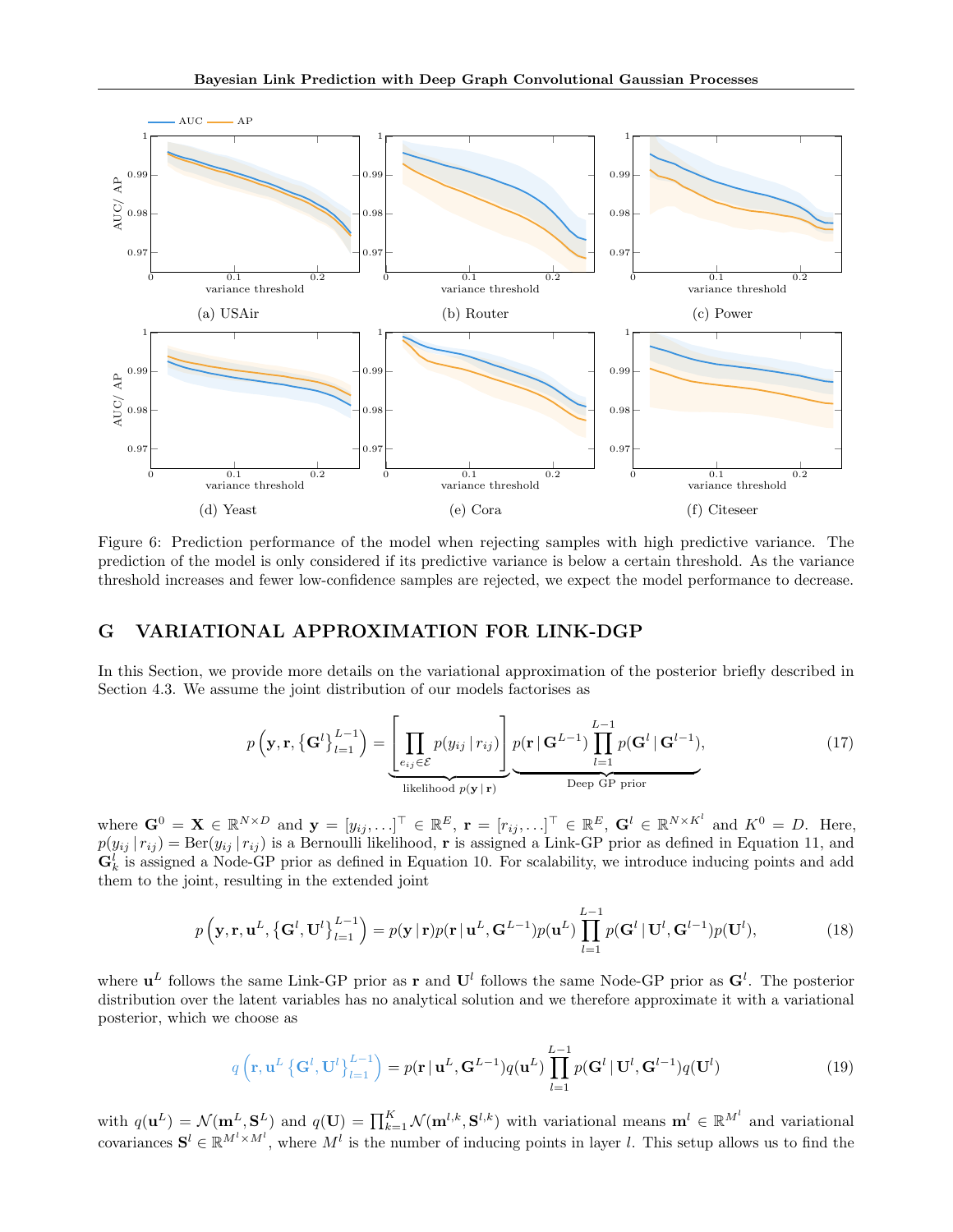evidence lower bound (ELBO) to the intractable marginal likelihood

$$
\log p(\mathbf{y}) = \log \iiint p(\mathbf{y}, \mathbf{r}, \mathbf{u}^{L}, \{\mathbf{G}^{l}, \mathbf{U}^{l}, \}_{l=1}^{L-1}) \, d\mathbf{r} \, d\mathbf{u}^{L} \, {\}d\mathbf{G}^{l}, d\mathbf{U}^{l} \}_{l=1}^{L-1}
$$
\n
$$
\geq \iiint q(\mathbf{r}, \mathbf{u}^{L}, \{\mathbf{G}^{l}, \mathbf{U}^{l}\}_{l=1}^{L-1}) \log \frac{p(\mathbf{y}, \mathbf{r}, \mathbf{u}^{L}, \{\mathbf{G}^{l}, \mathbf{U}^{l}\}_{l=1}^{L-1})}{q(\mathbf{r}, \mathbf{u}^{L}, \{\mathbf{G}^{l}, \mathbf{U}^{l}\}_{l=1}^{L-1})} \, d\mathbf{r} \, d\mathbf{u}^{L} \, {\}d\mathbf{G}^{l}, d\mathbf{U}^{l} \}_{l=1}^{L-1}
$$
\n
$$
= \iiint q(\mathbf{r}, \mathbf{u}^{L}, \{\mathbf{G}^{l}, \mathbf{U}^{l}\}_{l=1}^{L-1})
$$
\n
$$
\log \frac{p(\mathbf{y} \mid \mathbf{r})p(\mathbf{r} \mid \mathbf{u}^{L}, \mathbf{G}^{L-1})p(\mathbf{u}^{L}) \prod_{l=1}^{L-1} p(\mathbf{G}^{l} \mid \mathbf{U}^{l}, \mathbf{G}^{l} \mid \mathbf{T})p(\mathbf{U}^{l})}{p(\mathbf{r} \mid \mathbf{u}^{L}, \mathbf{G}^{L-1})q(\mathbf{u}^{L}) \prod_{l=1}^{L-1} p(\mathbf{G}^{l} \mid \mathbf{U}^{l}, \mathbf{G}^{l} \mid \mathbf{T})p(\mathbf{U}^{l})} \, d\mathbf{r} \, d\mathbf{u}^{L} \, {\}d\mathbf{G}^{l}, d\mathbf{U}^{l}\}_{l=1}^{L-1}
$$
\n
$$
= \iiint q(\mathbf{r}, {\}(\mathbf{G}^{l})_{l=1}^{L-1}) \log p(\mathbf{y} \mid \mathbf{r}) \, d\mathbf{r} \, {\}d\mathbf{G}^{
$$

The marginalised variational distribution, which is required to compute the likelihood term of the ELBO, is given by

<span id="page-16-0"></span>
$$
q\left(\mathbf{r}, \left\{\mathbf{G}^l\right\}_{l=1}^{L-1}\right) = \iint q\left(\mathbf{r}, \mathbf{u}^L, \left\{\mathbf{G}^l, \mathbf{U}^l\right\}_{l=1}^{L-1}\right) d\mathbf{u}^L \left\{ d\mathbf{U}^l \right\}_{l=1}^{L-1}
$$
  
\n
$$
= \iint p(\mathbf{r} | \mathbf{u}^L, \mathbf{G}^{L-1}) q(\mathbf{u}^L) \prod_{l=1}^{L-1} p(\mathbf{G}^l | \mathbf{U}^l, \mathbf{G}^{l-1}) q(\mathbf{U}^l) d\mathbf{u}^L \left\{ d\mathbf{U}^l \right\}_{l=1}^{L-1}
$$
  
\n
$$
= \int p(\mathbf{r} | \mathbf{u}^L, \mathbf{G}^{L-1}) q(\mathbf{u}^L) d\mathbf{u}^L \cdot \prod_{l=1}^{L-1} \int p(\mathbf{G}^l | \mathbf{U}^l, \mathbf{G}^{l-1}) q(\mathbf{U}^l) \left\{ d\mathbf{U}^l \right\}_{l=1}^{L-1}.
$$

We continue deriving expressions for the two remaining factors separately. For the first one, we obtain

$$
\int p(\mathbf{r}|\mathbf{u}^{L}, \mathbf{G}^{L-1})q(\mathbf{u}^{L}) d\mathbf{u}^{L}
$$
\n
$$
= \int \mathcal{N}(\mathbf{r}|m(\mathbf{G}^{L-1}) + \alpha(\mathbf{G}^{L-1})^{\top}(\mathbf{u}^{L} - m(\mathbf{Z}^{L-1})),
$$
\n
$$
k(\mathbf{G}^{L-1}, \mathbf{G}^{L-1}) - \alpha(\mathbf{G}^{L-1})^{\top}k(\mathbf{Z}^{L-1}, \mathbf{Z}^{L-1})\alpha(\mathbf{G}^{L-1}))
$$
\n
$$
\cdot \mathcal{N}(\mathbf{u}^{L}|\mathbf{m}^{L}, \mathbf{S}^{L}) d\mathbf{u}^{L}
$$
\n
$$
= \int \mathcal{N}(\mathbf{r}|m(\mathbf{G}^{L-1}) + \alpha(\mathbf{G}^{L-1})^{\top}(\mathbf{u}^{r} - m(\mathbf{Z}^{L-1})),
$$
\n
$$
k(\mathbf{G}^{L-1}, \mathbf{G}^{L-1}) - \alpha(\mathbf{G}^{L-1})^{\top}k(\mathbf{Z}^{L-1}, \mathbf{Z}^{L-1})\alpha(\mathbf{G}^{L-1}))
$$
\n
$$
\cdot \mathcal{N}(m(\mathbf{G}^{L-1}) + \alpha(\mathbf{G}^{L-1})^{\top}(\mathbf{u}^{r} - m(\mathbf{Z}^{L-1}))]
$$
\n
$$
m(\mathbf{G}^{L-1}) + \alpha(\mathbf{G}^{L-1})^{\top}(\mathbf{m} - m(\mathbf{Z}^{L-1})),
$$
\n
$$
\alpha(\mathbf{G}^{L-1})^{\top} \mathbf{S}^{L}\alpha(\mathbf{G}^{L-1}) d\mathbf{u}^{r}
$$
\n
$$
= \mathcal{N}(\mathbf{r}|m(\mathbf{G}^{L-1}) + \alpha(\mathbf{G}^{L-1})^{\top}(\mathbf{m} - m(\mathbf{Z}^{L-1})),
$$
\n
$$
k(\mathbf{G}^{L-1}, \mathbf{G}^{L-1}) - \alpha(\mathbf{G}^{L-1})^{\top}k(\mathbf{Z}^{L-1}, \mathbf{Z}^{L
$$